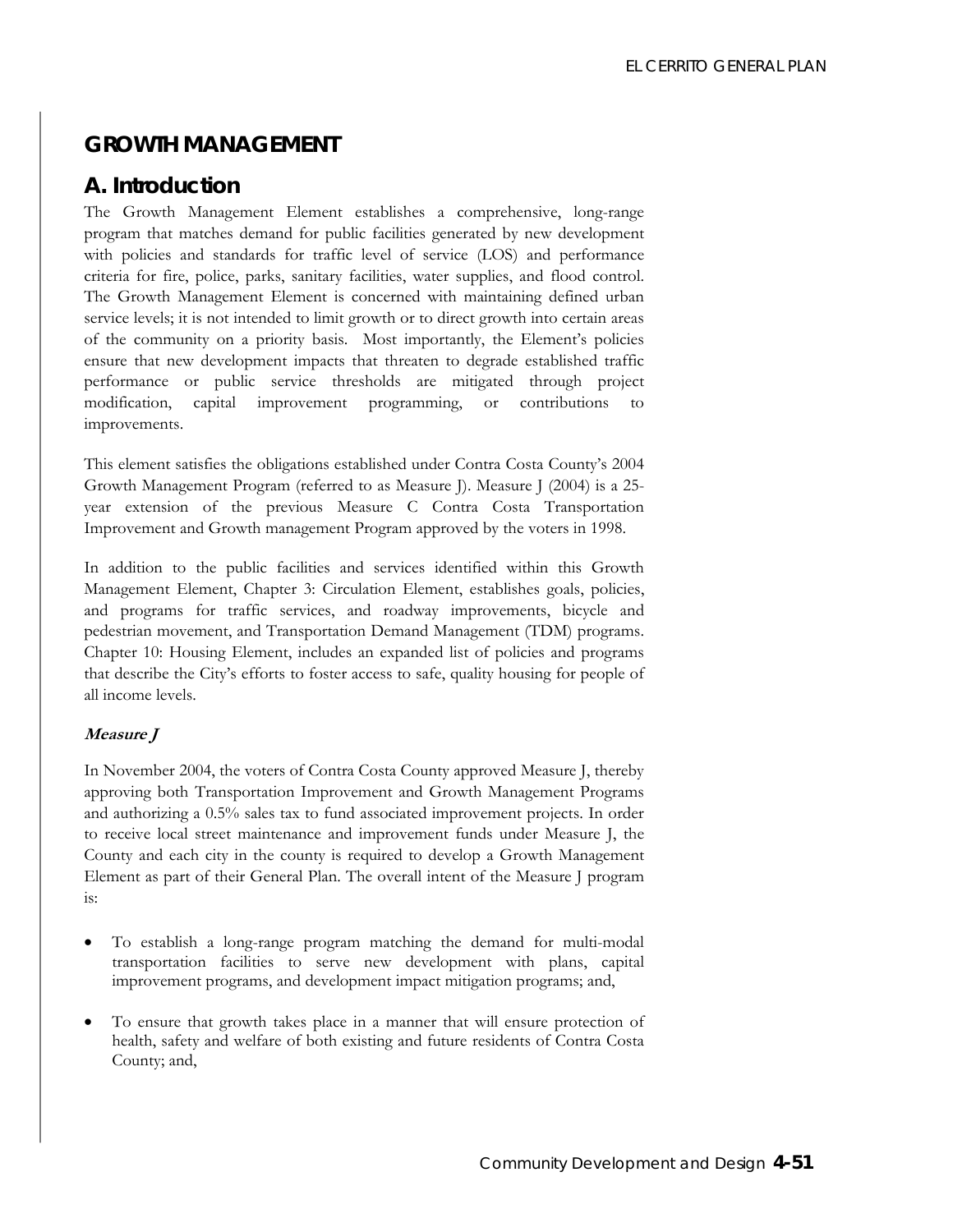• The Urban Limit Line is intended to promote compact urban development patterns and restrict the extension of infrastructure into areas where urban development is not planned.

In order to receive funding under Measure J, each land use agency within Contra Costa County must adopt and implement a Growth Management Element that substantially complies with the Contra Costa County Transportation Authority Model Growth Management Element. The previous requirements of Measure C to receive funding required each land use agency within Contra Costa County to establish policies and standards for traffic levels of service (LOS) and set performance standards for fire, police, parks, sanitary facilities, water, and flood control to generally ensure that adopted standards for public facilities are maintained as the community grows. Although Measure J does not require these policies and standards, they remain adopted.

#### **El Cerrito Growth Management**

While this element satisfies obligations established under Measure J, the City has clearly established its commitment to managing new development in a manner that not only ensures adequate public facilities, but also protects the quality of life enjoyed by residents. Growth management issues are discussed in detail in various other elements of this General Plan, including Land Use, Transportation and Circulation, and the Public Facilities and Services and Resources and Hazards chapters. Policies in those other Elements/Chapters are noted in the Goal and Policy tables.

### **Organization of the Element**

The Growth Management Element is organized into three main sections. This Introduction provides an overview of growth management topics, a description of the organization of the element, and requirements for the element as specified under State law. A Goals and Policies section provides specific policy guidance for growth management topics.

#### **Consistency with State Law**

#### Authorization for Growth Management Element

California Government Code Section 65302 does not require a Growth Management Element to be included in a General Plan. However, Section 65303 states the following:

*"The general plan may include any other elements or address any other subjects which, in the judgment of the legislative body, relate to the physical development of the City."* 

This element has been prepared in conformance with all mandatory requirements of State law and also satisfies the planning obligations established under Contra Costa County's Measure J.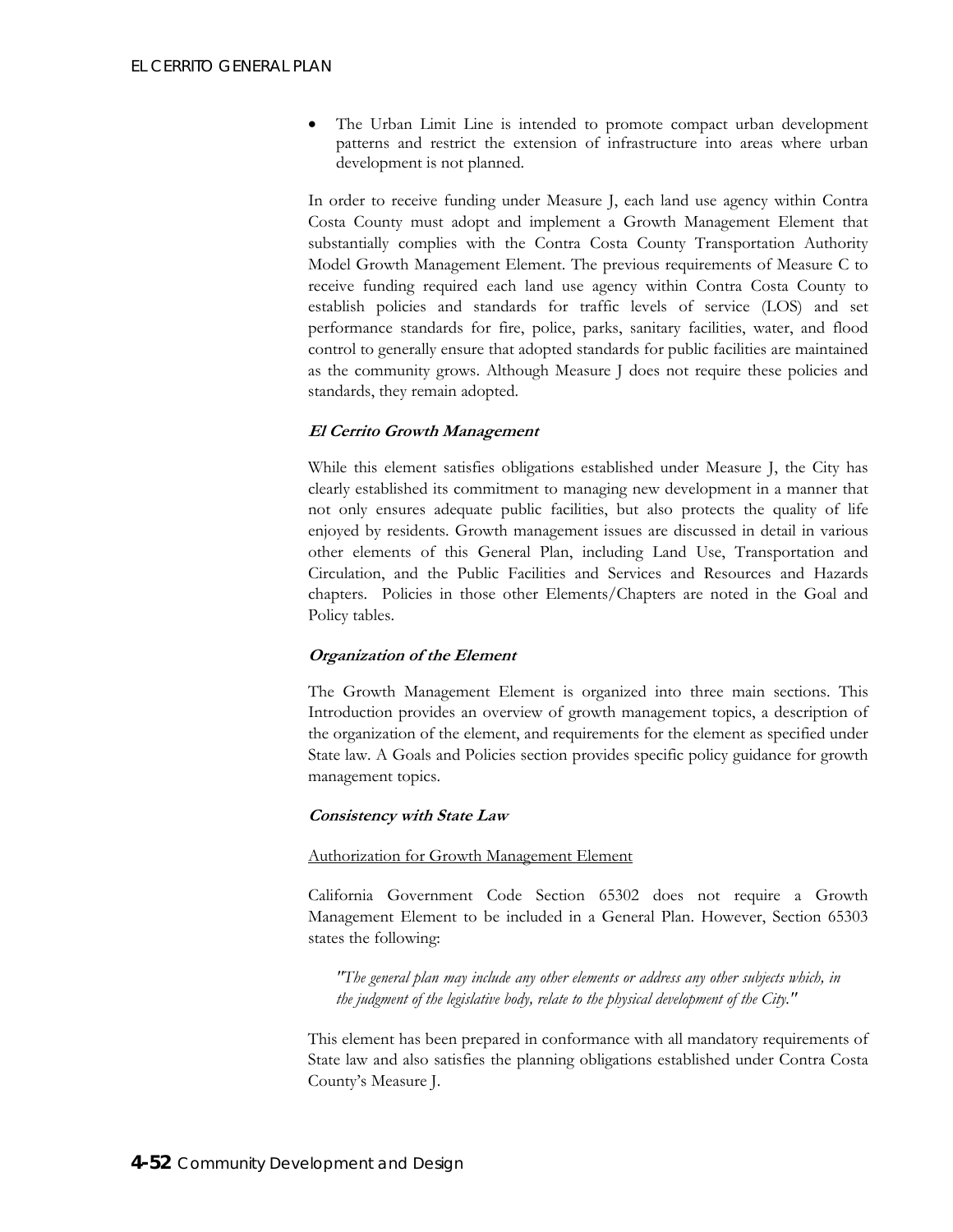#### Relationship to Other Elements of the General Plan

This Growth Management Element is closely related to the Land Use and Transportation & Circulation Elements. This Growth Management Element is intended to incorporate the requirements set forth in Measure J. It is also related to the Public Facilities and Services and Resources and Hazards chapters of the General Plan.

The Growth Management Element is not intended to supersede the goals or policies of the other elements of the General Plan. When other elements of the General Plan are updated, it may be appropriate to amend the Growth Management Element to ensure an internally consistent and comprehensive set of City goals, policies and actions.

#### Urban Limit Line

As part of the 1996 Contra Costa County General Plan, the County delineated an Urban Limit Line (ULL) to identify areas appropriate for urban expansion. The Measure J (2004) Transportation Expenditure Plan included a Growth Management Plan (GMP) which contained an urban limit line component mandating that local jurisdictions adopt and continuously comply with a voter approved ULL. Measure L (2006) the Contra Costa County Board of Supervisor ULL was passed by a majority of voters in Contra Costa at the November 7, 2006 election. The Measure L ULL was also approved by a majority of voters in the City at the November 7, 2006 election. The City adopted the Measure L ULL by resolution on October 16, 2006. The adoption of the Measure L ULL specifically complies with the purposes of Measure J as follows:

- Ensure the preservation and protection of identified non-urban land, including agricultural, open space, parkland, and other areas, by establishing a line beyond which urban development is prohibited; and
- Link land use decisions with the transportation investments in Measure J by channeling future growth to locations more suitable for urban development; and
- Ensure that land use policies within the voter Approved Urban Limit Line effectively promote appropriate development that accommodates the area's projects housing and job needs in the future.

#### **Housing Options**

Consistent with the requirements of Measure J and state Law, the City's Housing Element establishes a range of goals, policies and programs that outline the City's efforts to support balanced housing development in the City. Measure J expands upon the program requirements identified in the Prior Measure C, and requires ongoing reporting to CCTA of the City's progress in implementing the goals and objectives listed in the Housing Element.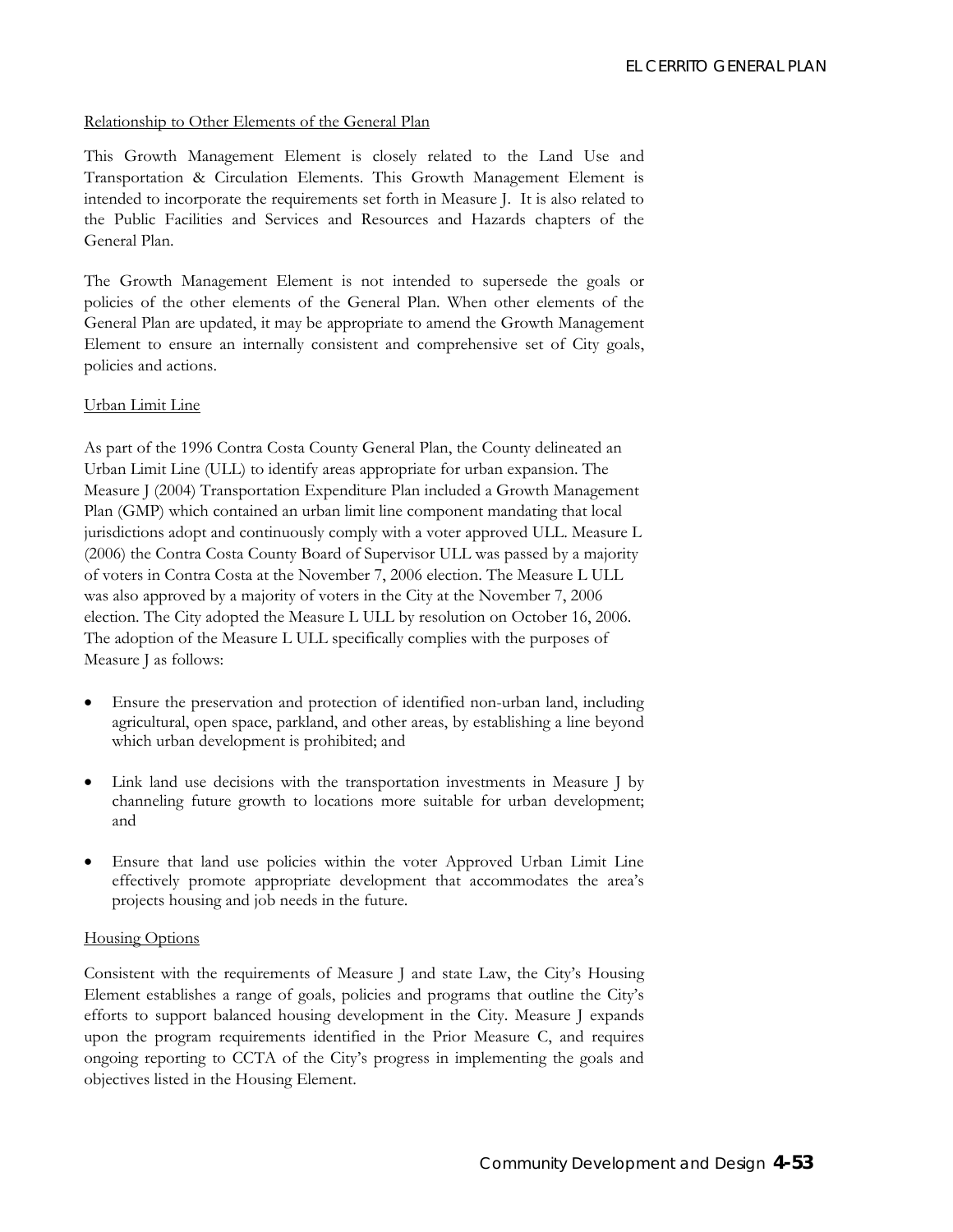California Government Code Sec. 65400(b) requires the preparation of the annual report summarizing the City's progress implementing the Housing Element of the General Plan, and submitting copies of the report to the Contra Costa Transportation Authority biennially as part of the Authority's Growth Management Plan Compliance Checklist.

Measure J requires that the annual report on the implementation of the Housing element of the General Plan be submitted to CCTA every other year. The report must include the specified housing reporting period and must be submitted to CCTA in one of the following formats:

- The number of housing units approved, constructed or occupied in the City since the beginning of the reporting period, compared to the average number of units needed annually to meet the fair share regional housing need;
- A description of how the City's adopted land use, housing, and regulatory plans and programs have provided sufficient opportunities for and removed undue constraints to the achievement of the City's fair share regional housing need; or
- A description of how the plans and policies of the General Plan and the land use regulations of the Zoning Ordinance facilitate the improvement and development of the City's fair share regional housing need.

# **B. Traffic Service Standards**

Projected increases in travel have the capacity to influence disproportionately the shape and character of El Cerrito, if traffic congestion and improvements to the travel network are not managed through local and cooperative regional policy implementation. The Land Use Element (Community Development and Design chapter) establishes the timing and density of future growth within the city. The Transportation Element (Transportation and Circulation chapter), supplemented by the Growth Management Element's defined levels of intersection performance and policies for mitigation of traffic impacts, are useful sources of options and strategies to influence regional growth patterns that extend their influence beyond El Cerrito's borders.

### **Routes of Regional Significance**

Measure "C" required that all freeways and selected arterials in the county be designated as Routes of Regional Significance, or "regional routes." These roadways experience extreme levels of congestion, and carry significant levels of throughtraffic to other parts of the Bay Area. There are many obstacles to improving conditions on these regional routes, including the high cost of expanding physical capacity and the uncertain role of outside agencies' funding decisions. Within El Cerrito, these regional routes include Interstate Freeway 80, San Pablo Avenue, and Cutting Boulevard.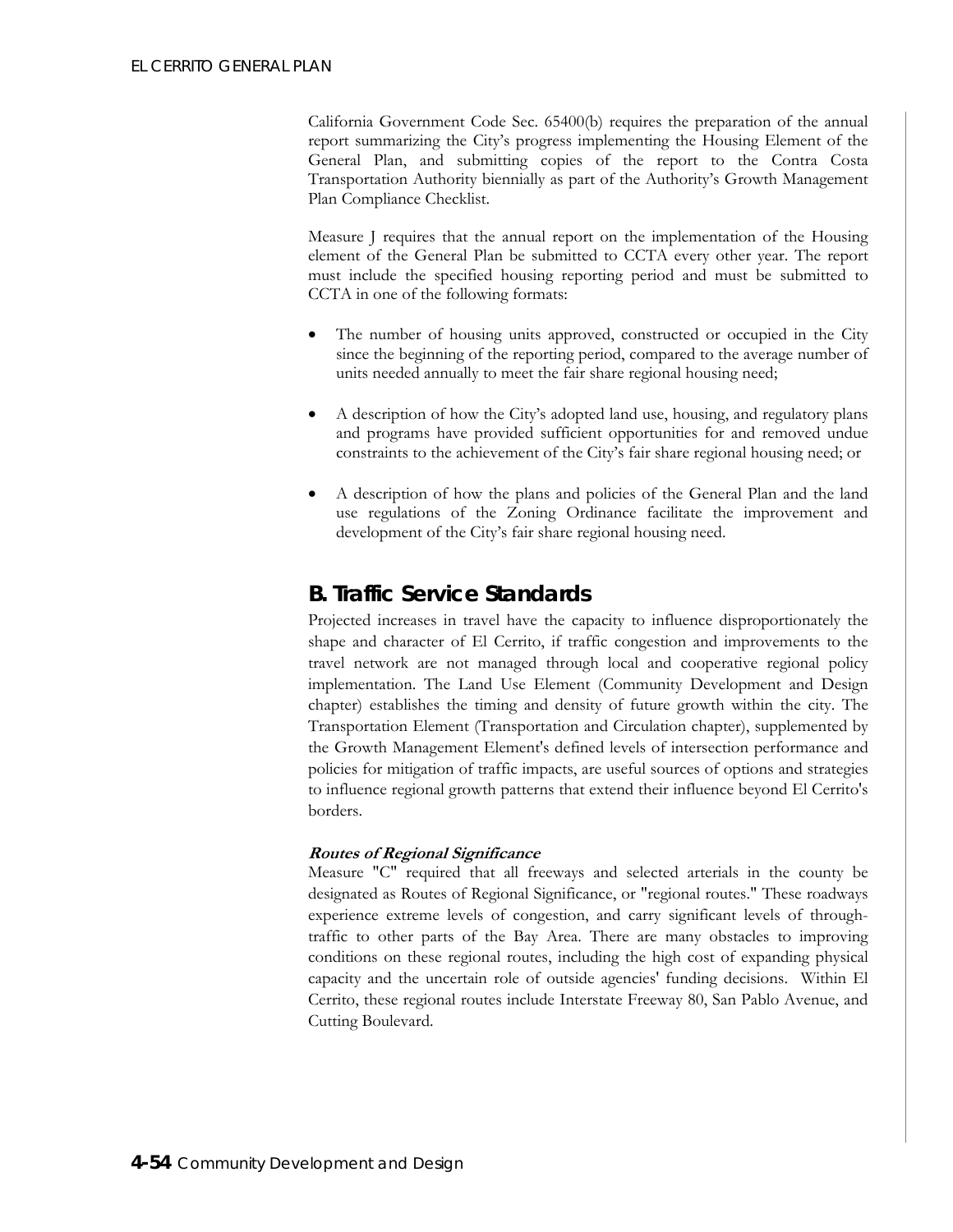# *Characteristics of El Cerrito's Regional Routes*

#### **Interstate Freeway 80**

The freeway consists of three lanes in each direction through West County. Interchanges serving El Cerrito include Central Avenue, Carlson Boulevard, Potrero Avenue, and Cutting Boulevard. Interstate 80 is the most congested of all regional routes. Congestion extends from Pinole Valley Road south to Central Avenue during the AM peak period and from Central to the Carquinez Bridge tollbooth during the PM peak period. Congestion on I-80 causes high traffic volumes and consequent delays on San Pablo Avenue, the primary parallel route.

I-80 has one of the highest percentages of through traffic in the West County corridor, with 52% of AM peak hour direction travel, measured at the Carquinez Bridge. Ninety-two percent of that traffic originates in Napa and Solano counties. Truck traffic, which contributes to travel delay, makes up 9% of total AM Eastbound (non-peak direction) volume, much of which enters or leaves the freeway on the San Pablo Avenue corridor.

The West Contra Costa County Action Plan identifies a number of improvements to the I-80 corridor needed to alleviate the expected breakdown of capacity. Those improvements of most significance to El Cerrito include:

- HOV interchange at Cutting Boulevard to serve the El Cerrito Del Norte BART station (constructed)
- Parallel route improvements on San Pablo Avenue including signal upgrades (on-going)
- Transportation Management Plan to include transit, ride sharing, public information/marketing and vehicle monitoring.

#### **San Pablo Avenue**

In El Cerrito, San Pablo Avenue is an urbanized thoroughfare between the southern City limits at Cerrito Creek near Carlson Boulevard to the northern city limits just south of McDonald Avenue with two lanes in each direction. At most intersections there are left turns operating with left-turn signal phasing. The speed limit is 30 MPH. Average daily traffic volumes on San Pablo Avenue are greatest at its southerly extreme in the County. Near Cutting Boulevard, the highest average daily volume is 29,900 vehicles. During the AM peak period, the highest volumes occur near Potrero Avenue at 2,275 vehicles per hour. The highest PM peak hour period volumes occur near Barrett Avenue in Richmond, and frequently cause traffic backup into El Cerrito.

The San Pablo Avenue Corridor has been studied on a regional and local basis to determine the improvements necessary to maintain the routes as a parallel to I-80 and to serve locally approved uses. Coordination of improvements is difficult given the number of jurisdictions through which the street passes, and variety of volumes and functions that it serves. Alameda and Contra Costa counties are currently installing various improvements along San Pablo Avenue to improve interjurisdictional and intra-jurisdictional signal coordination.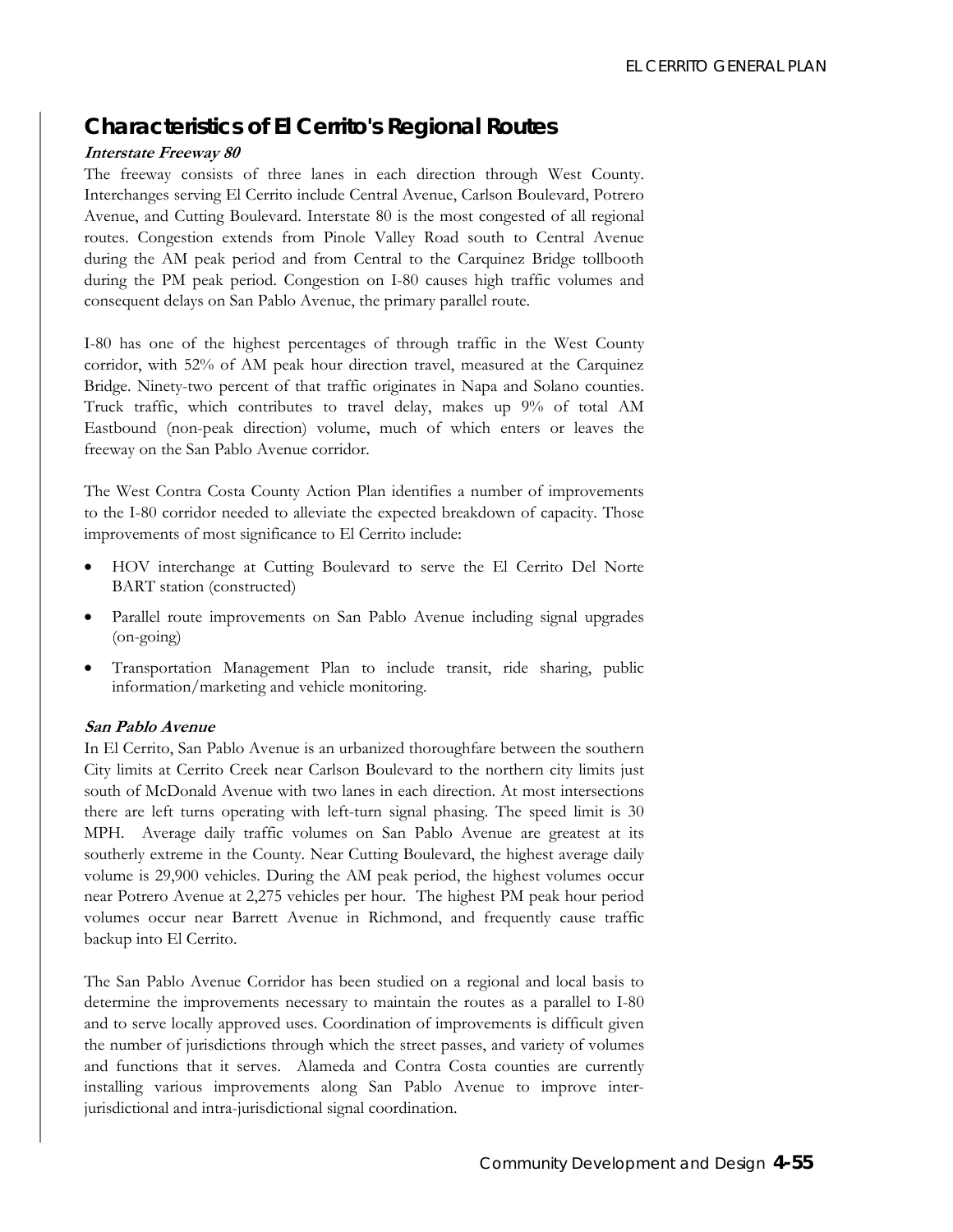#### **Cutting Boulevard**

The portion of Cutting Boulevard in El Cerrito designated as a regional route extends from Key Boulevard to the westerly city limit. It links San Pablo Avenue and the Del Norte BART station to I-80. The road encompasses two lanes in each direction with improved medians and left-turn pockets, except for a segment which is one-way westbound between the BART station and San Pablo Avenue. Most significant congestion occurs at the intersection of San Pablo Avenue and Cutting Boulevard in El Cerrito.

# *Regional Action Plans*

Local jurisdictions participated in the development of programs to control regional traffic impacts on these routes through a series of Action Plans approved by one of the Regional Transportation Planning Committees created under Measure C. El Cerrito has been working closely with the WCCTAC (West Contra Costa County Traffic Advisory Committee) to work on an update of the 2000 and 2009 action plans for the west county area. Once approved, the updated Action Plan will be combined by CCTA with other regionally recommended Action Plans to create a countywide comprehensive transportation plan. The City recognizes that the success of attaining Action Plan objectives depends upon participation of other jurisdictions in both planning and funding of necessary improvements.

### **Basic Routes**

All roads not indicated on the map of Routes of Regional Significance are Basic Routes. The Growth Management Element is required to assess the operating capacity of signalized intersections on Basic Routes, estimate future service impacts resulting from significant, foreseeable increases in home building and job-formation, according to the city's General Plan land use and housing policies.

### **Level of Service – General**

The Transportation Element of the El Cerrito General Plan classifies vehicle routes according to the character of surrounding development and their linkage to sources of traffic congestion from other jurisdictions. Table 4-4 describes the city's Basic Route signal controlled intersections and the minimum service level at which the intersection is expected to operate based on future development activity:

| Location          | Land Use | <b>Intersection Characteristics</b>   | LOS Standard              |
|-------------------|----------|---------------------------------------|---------------------------|
| Fairmount/Liberty | CBD.     | Minor Arterial/Principal Arterial     | $E'$ to 0.94 v/c          |
| Fairmount/Ashbury | Suburban | Collector/Minor Art'l/Principal Art'l | $\gamma$ to 0.84 v/c      |
| Fairmount/Colusa  | Suburban | Collector/Principal Arterial          | $\gamma$ to 0.84 v/c      |
| Central/Carlson   | CBD.     | Principal Arterial/Principal Arterial | 'E' to $0.94$ v/c         |
| Potrero/Eastshore | Urban    | Local Street/Principal Arterial       | $\gamma$ to 0.89 v/c      |
| Richmond/Stockton | Suburban | Minor Arterial/Collector              | $\gamma$ to 0.84 v/c      |
| Richmond/Moeser   | Urban    | Minor Arterial/Minor Arterial         | 'D' to $0.89 \text{ v/c}$ |
| Richmond/Potrero  | Urban    | Minor Arterial/Minor Arterial         | $D'$ to 0.89 v/c          |
|                   |          |                                       |                           |

**Table 4-4: Signalized Intersection Service Standards**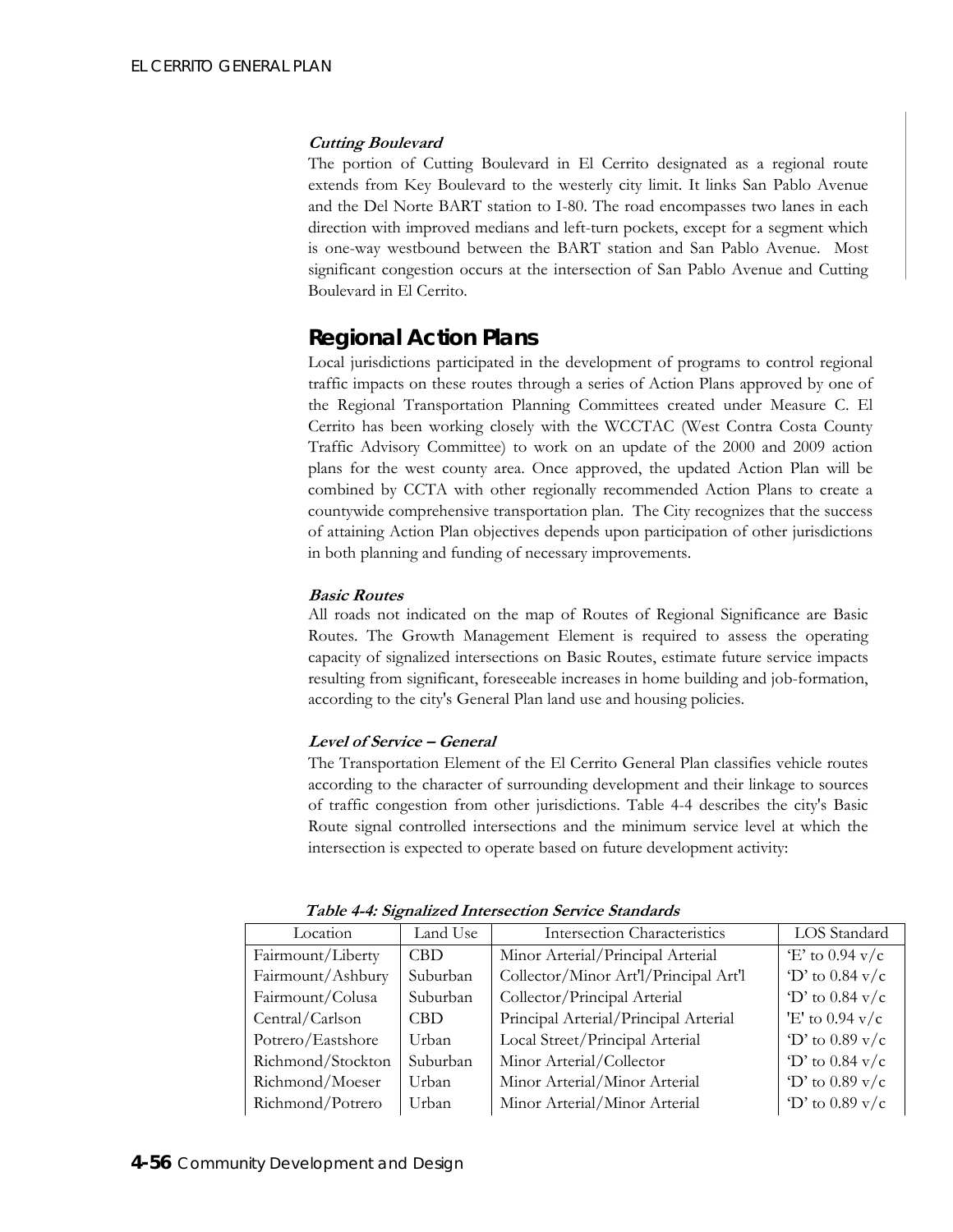| Elm/Hill/Key     | Urban    | Principal Arterial/Minor Arterial | $\Gamma$ to 0.89 v/c |
|------------------|----------|-----------------------------------|----------------------|
| Moeser/Navellier | Suburban | Minor Arterial/Collector          | $\Gamma$ to 0.84 v/c |

# *Level of Service and Future Land Use*

Nearly all significant new increments of housing and employment will occur on parcels located within the San Pablo Avenue corridor, or in joint use with BART station facilities. Expanding jobs and housing opportunity inside El Cerrito's borders will not necessarily eliminate commute travel to and from the region. However, it will offer an alternative to the commuter lifestyle and enhance options for El Cerrito's economic development that do not burden the regional roadway network.

While most of the direct traffic impact of local land use intensification will fall upon Regional Routes such as San Pablo Avenue and Cutting Boulevard, it is equally important that such activity not burden the basic route system and degrade the minimum service levels for signalized intersections described above.

The city is committed, as part of the region-wide effort to reduce traffic congestion and improve the efficiency and safety of its local street system for all users including pedestrians and bicyclists, to monitor traffic conditions on a systematic basis and develop programs to maintain established service standards. El Cerrito is a "mature" city with only limited growth potential. However, even the relatively small increment of growth potential described in this Element can burden local and regional transportation facilities without a prescribed means of measurement and defined mitigation programs.

# **C. Urban Service Performance Standards**

# *Park and Recreation Facilities*

### **Service Function**

The City of El Cerrito provides a rich diversity of parks and recreational opportunities. Parklands include approximately 32 acres of City-owned parks, 100 acres of City-owned open space used for recreation and conservation purposes, 23 acres of other City-maintained recreation facilities, and 27 acres of School Districtowned and maintained recreation areas. More details are provided in Chapter 6.

### **Service Standard**

Five (5) acres of publicly owned parkland for each 1,000 residents.

# *Fire Suppression and Related Emergency Services*  **Service Function**

The El Cerrito Fire Department provides first response to structural, vehicular and wildland fires, medical emergencies, hazardous materials incidents and natural disasters. The Department's ability to meet these needs is facilitated through active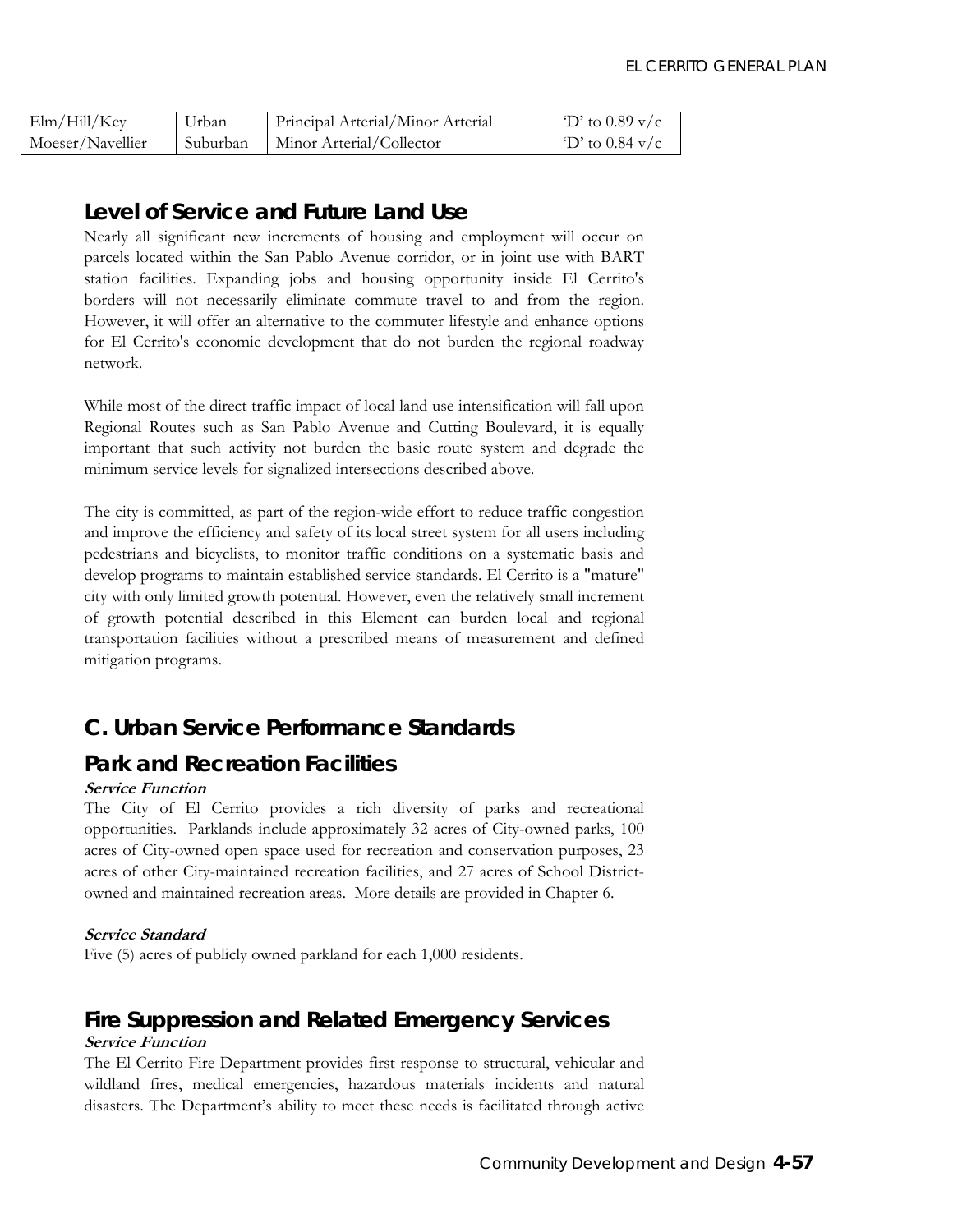participation with Richmond, Kensington, and the West County fire departments in an automatic response agreement that uses the combined resources of all four agencies to serve these needs irrespective of jurisdictional lines. The departments share the costs of dispatch and training services and have established common standards for staffing, apparatus and equipment.

#### **Service Standard**

The interagency agreement specifies the following response protocol for all emergency service requests:

- Maximum response time for first engine arrival of six (6) minutes including one (1) minute dispatch time and three (3) minute-travel time from responding station.
- Three (3) person engine company is minimum response.
- Minimum training level of responders shall be Firefighter 1 and Emergency Medical Technician 1.

# *Police Emergency Services*

### **Service Function**

The El Cerrito Police Department's mission is to respond to requests for law enforcement emergency services, deter criminal activity, investigate crimes against persons and property and undertake proactive programs to reduce the opportunity for criminal activity. The department also acts proactively to reduce dangerous motor vehicle operating practices and offers community education outreach programs about personal and neighborhood security.

### **Service Standard**

The Police Department is committed to maintaining a level of personnel and capital equipment for first-unit response in three (3) minutes to requests for emergency service. The City's resources alone are insufficient to meet the multiplicity of demands upon a modem police agency. Hence, the Department contracts with the City of Richmond for emergency dispatching, and with various state and county agencies for specialized investigative support services.

# *Sanitary Sewer and Treatment Services*

### **Service Function**

Two agencies work together to serve El Cerrito's sanitary sewer needs. Stege Sanitary District provides the underground lines leading from customer discharge sites to the regional treatment plant. That plant, operated by the East Bay Municipal Utility District at Point Isabel, provides tertiary level treatment to RWQCB standards for discharge to the Bay.

### **Service Standard**

Service capacity planning is based on a 130-gallon daily increment per person.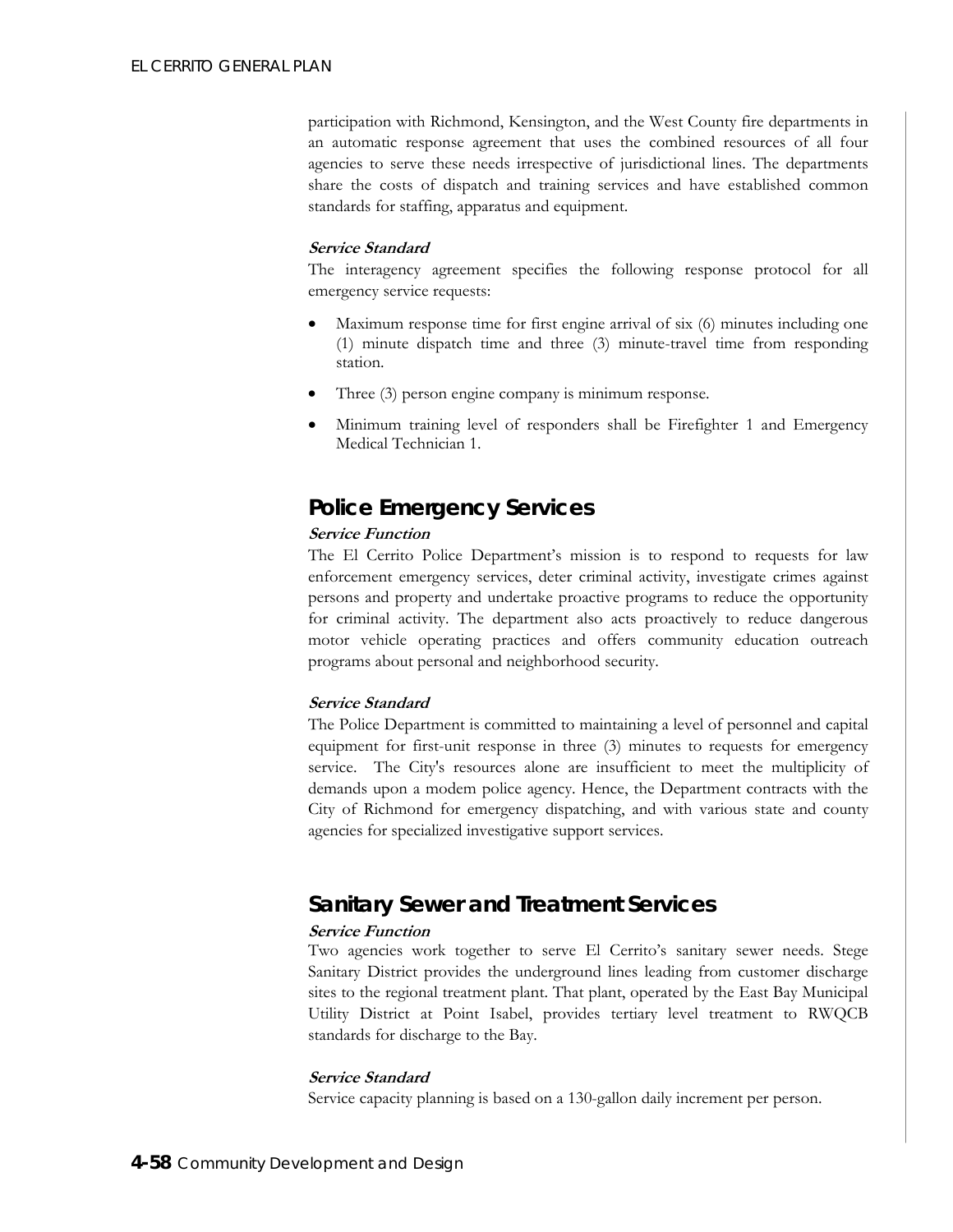# *Domestic Water Services*

#### **Service Function**

East Bay Municipal Utility District provides domestic water service to residential and institutional customers in the city. Past droughts, which curtailed water service in some areas, have reminded people of the need to conserve water whenever possible.

#### **Service Standard**

250 gallons/day for each residential household to 4 (four) persons +62 gallons for each additional person in the household. 90% of 1986 use for commercial connections and 95% of 1986 use for institutional uses, to be reevaluated upon improvement in prevailing drought conditions.

## *Flood Control*

### **Service Function**

Flood hazards arise from natural rainstorms, failure of water storage facilities, and from the secondary effects of landslides. Because the watersheds in El Cerrito's foothills are relatively small, risk of flood damage through the sudden release of accumulated water behind a collapsed mass of landslide debris is also small. The greatest flood hazard risk is posed by the current condition of the storm drain system that is under study for long term and comprehensive remediation.

Only a small portion of Cerrito Creek is subject to inundation in the 1% (100 year event). Property damage from such an event is predictable, but would be confined to isolated locations in the flood path. The Contra Costa County Flood Control District establishes maintenance and development standards in the floodway. The City has also established restrictive development policies in its Municipal Code as a condition of continued eligibility for participation in the National Flood Insurance Program.

#### **Service Standard**

Containment of the 100-year flood event according to the federal Flood Insurance Rate Maps. Continued restriction on construction within flood hazard zones through establishment of minimum floor level elevations above the projected 100 year flood event level, as established by the Flood Control District.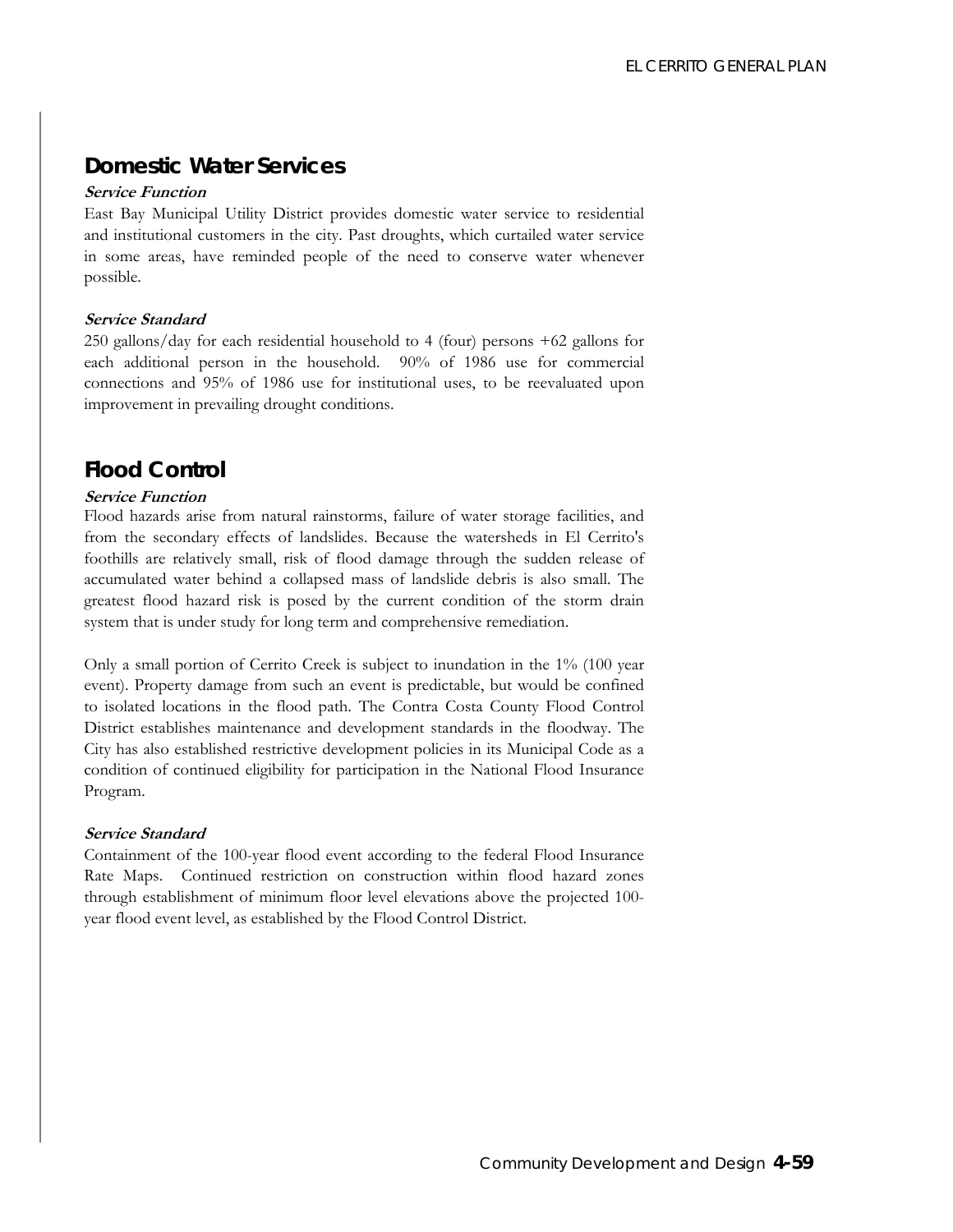# **D. Goals and Policies**

The Implementation Measures associated with each policy are described in the following section of this chapter. A policy located in another chapter with more detail is noted by the original policy number at the end of the paragraph.

**Goal GM1: A coordinated regional and sub-regional planning system that provides better service and less congestion for residents of El Cerrito through cooperative transportation and land use planning in Contra Costa County.** 

| <b>Policies</b> |                                                                                                                                                                                                                                                                                                                                                                                                                                                                                                                                                                                                                   | <b>Implementation Measures</b>    |  |  |
|-----------------|-------------------------------------------------------------------------------------------------------------------------------------------------------------------------------------------------------------------------------------------------------------------------------------------------------------------------------------------------------------------------------------------------------------------------------------------------------------------------------------------------------------------------------------------------------------------------------------------------------------------|-----------------------------------|--|--|
| <b>GM1.1</b>    | <b>Cooperative Transportation Planning.</b><br>Participation in an ongoing multi-<br>jurisdictional planning process with other<br>jurisdictions and agencies, the RTPC, and<br>the Contra Costa Transportation<br>Authority to create a balanced, safe, and<br>efficient transportation system and to<br>manage the impacts of growth.                                                                                                                                                                                                                                                                           | Intergovernmental<br>Coordination |  |  |
| GM1.2           | Coordination with adjacent<br>jurisdictions. Cooperate in remediation<br>of intersections in other jurisdictions<br>operating at a level of service below the<br>desired minimum threshold when it is<br>demonstrated that El Cerrito's actions<br>contribute substantially to adverse<br>operating conditions at such intersections.<br>Such cooperative action shall only be<br>considered in the context of an<br>application by the other jurisdiction for a<br>Finding of Special Circumstances in<br>accordance with application procedures<br>established by the Contra Costa<br>Transportation Authority. | Intergovernmental<br>Coordination |  |  |
| GM1.3           | <b>Implementation of Action Plans.</b><br>Implement in a timely manner specific<br>local actions of updated Regional Route<br>Action Plan following its adoption by the<br>West Contra Costa Transportation<br>Advisory Committee and the Contra<br>Costa Transportation Authority.                                                                                                                                                                                                                                                                                                                               | Intergovernmental<br>Coordination |  |  |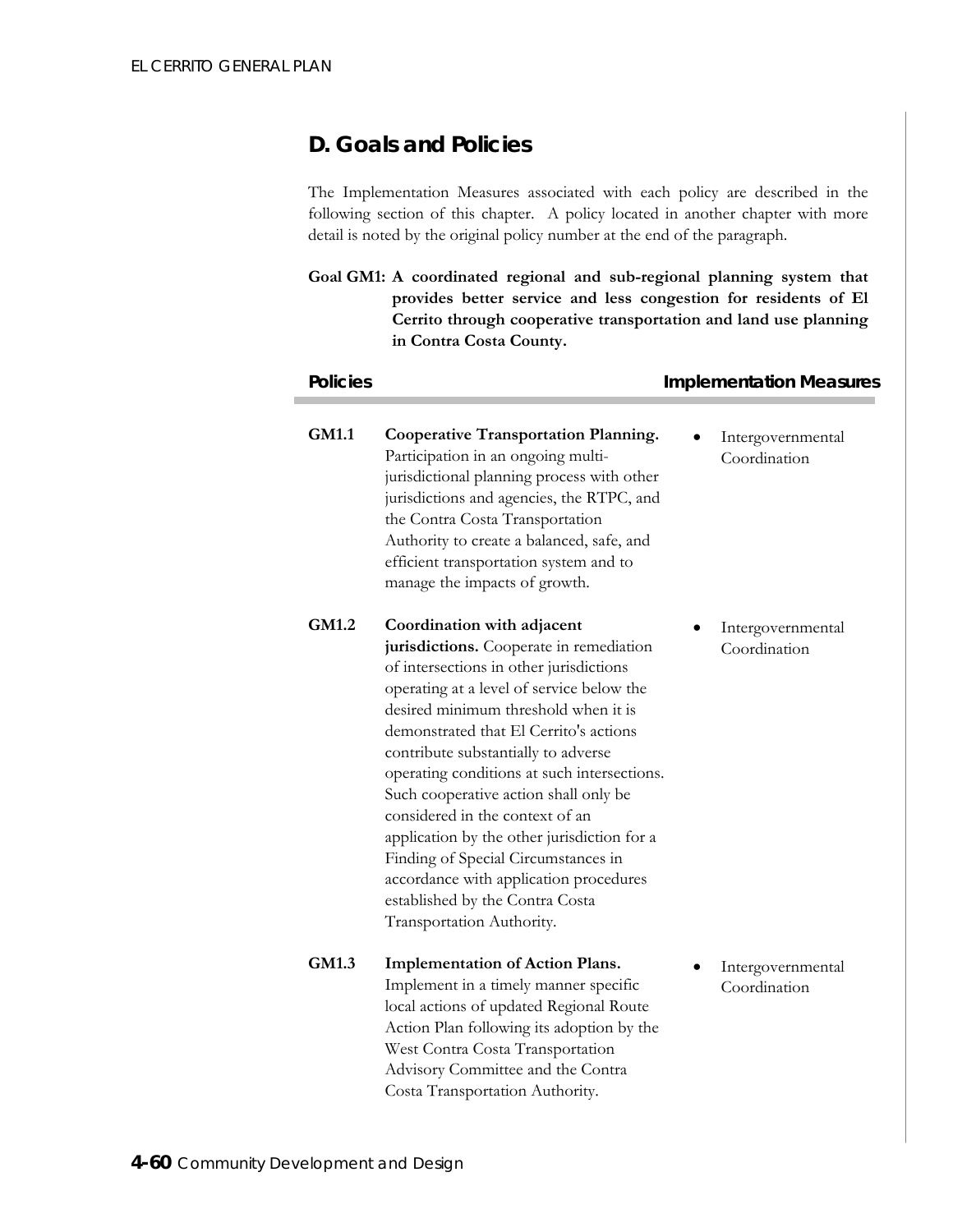- **GM1.4 Urban Limit Line (ULL).** Maintain the ULL adopted by the El Cerrito City Council on October 16, 2006 until March 31, 2034.
- **GM1.5 Conflict Resolution Services.** Seek the services of the Contra Costa Transportation authority's conflict resolution process when needed to resolve disputes with other jurisdictions related to the development and implementation of Actions Plans and other programs described in the Growth Management Element.
- **Intergovernmental** Coordination
- **Intergovernmental** Coordination

**GM1.6 Housing Opportunities.** Demonstrate reasonable progress in providing housing opportunities for all income levels and demonstrate reasonable progress in meeting housing goals.

• Housing Program

#### **Goal GM2: Compliance with applicable level of service standards.**

- **GM2.1 Application of Standards.** Strive to maintain the minimum V/C performance standard for each signalized intersection as described in Table 4-4. Level of Service Standards are considered to be met if measurement of actual conditions at the intersection indicates that operations are equal to or better than the specified minimum performance standard, or if El Cerrito's Capital Improvement Program includes projects which, when constructed, will result in performance better than or equal to the specified minimum standard.
	- Capital Improvements Program
	- Development Regulations (zoning)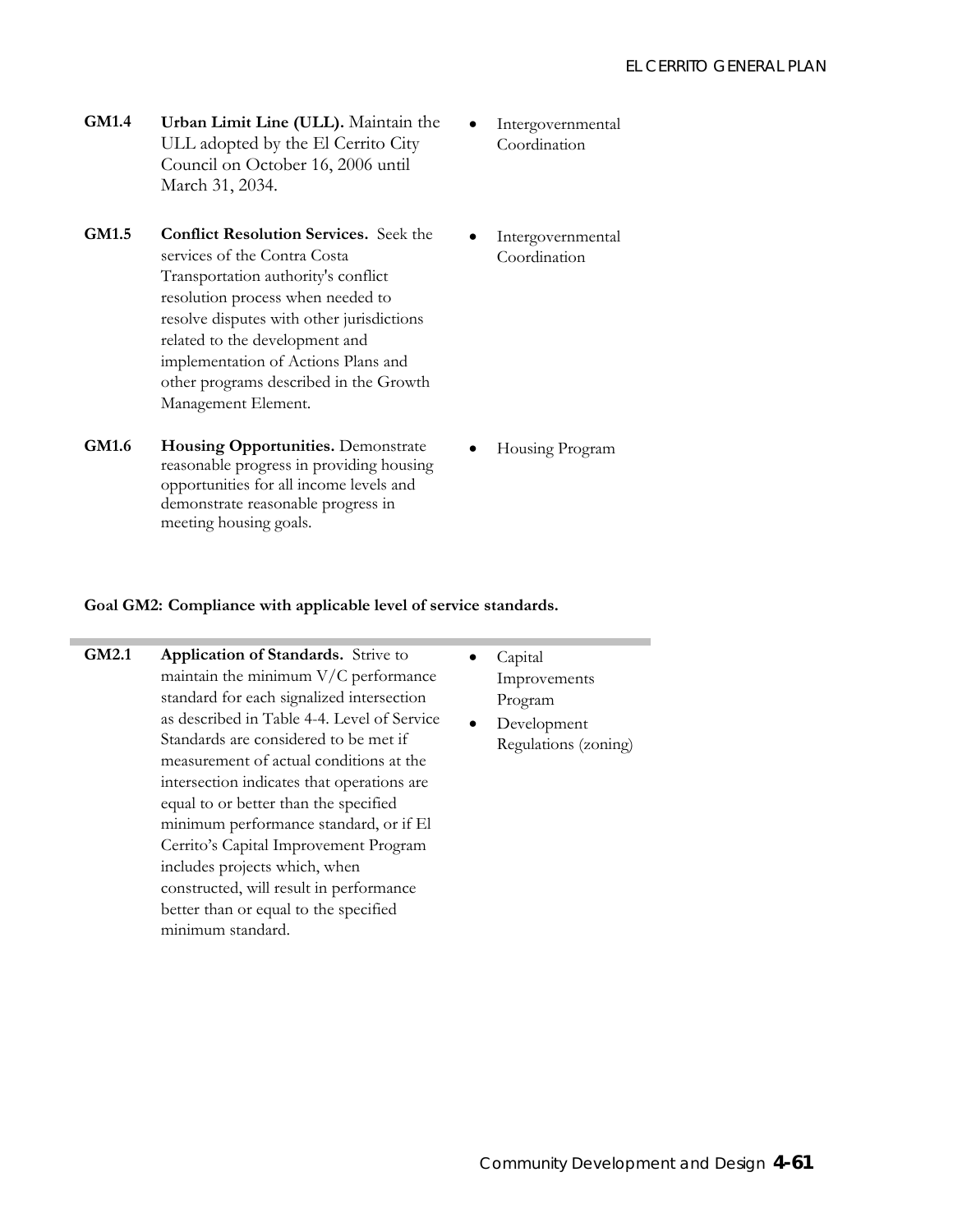**GM2.2 Achieving Level of Service Standards.**  Consider amendments to the General Plan Land Use Element or Map, Zoning Ordinance, or other relevant plans and policies to alter land use intensity or vehicle trip activity so that any Basic Route signalized intersection which does not meet the minimum service level standard in Policy GM2.2 can be brought into compliance with said standard.

> Alternately, consider amendments to the Capital Improvement Program or other relevant programs and policies which will improve the capacity or efficiency of intersections not meeting the service standards through physical construction and improvements.

- **GM2.3 Findings of Special Circumstances.**  Consider requesting from the Contra Costa Transportation Authority a Finding of Special Circumstances for any Basic Route signalized intersection that may not meet level of service standards as described in Policy GM2.1 when it can be demonstrated that the amendments described in Policy GM2.2 are infeasible under the Authority's prescribed criteria. Prior to initiating the request, the City will evaluate policy options and changes,
	- alternative standards, and proposed mitigation measures to achieve the minimum service levels and describe the findings upon which these alternatives were deemed infeasible.
- Development Regulations (zoning)
- Capital Improvements Program

**Intergovernmental** Coordination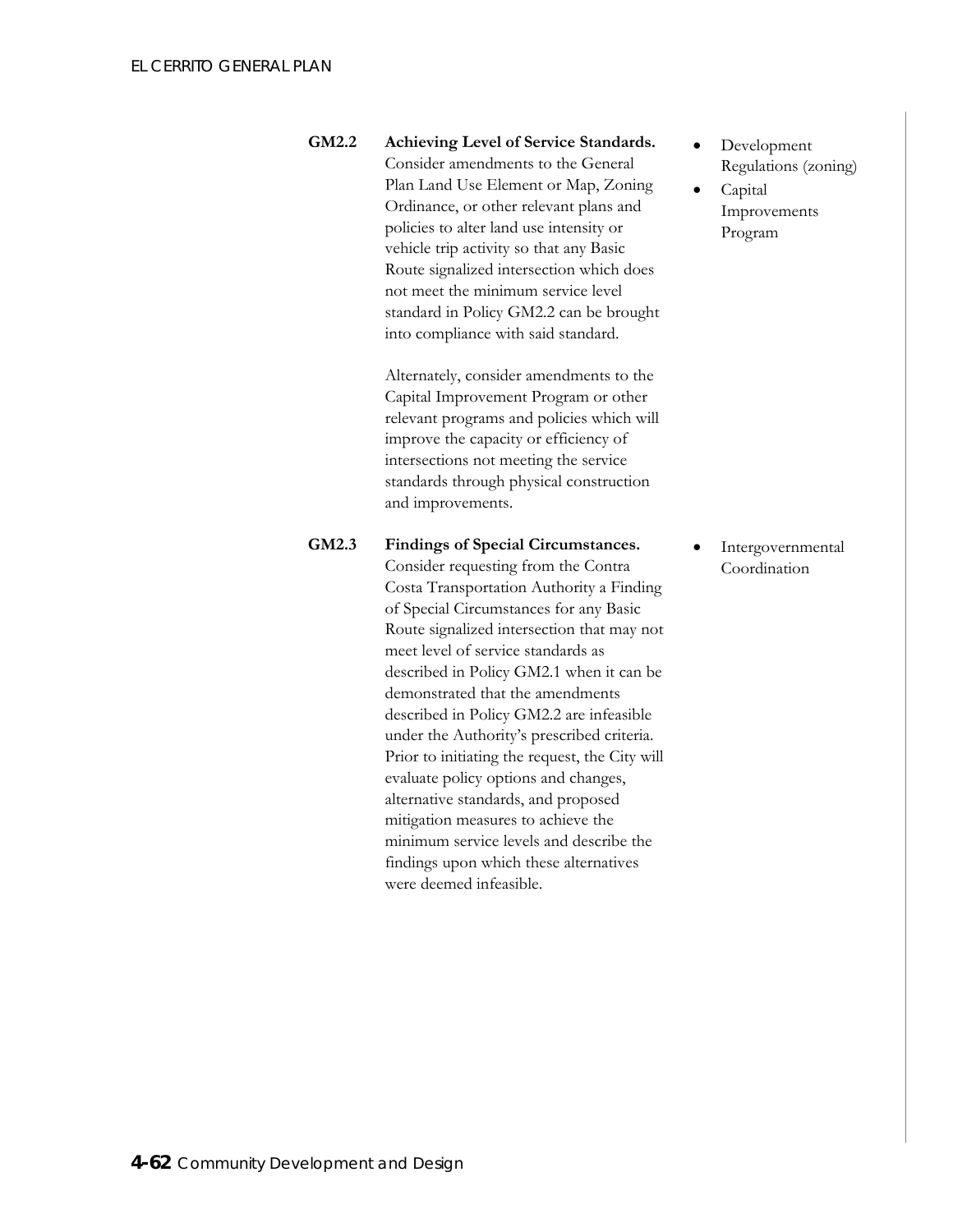#### **Goal GM3: Timely review of projects that are heavy traffic generators.**

- **GM3.1 Traffic Impact Study.** Conduct a traffic impact study consistent with CCTA Technical Guidelines as part of the application review process for development proposals estimated to generate over 100 peak-hour vehicle trips.
- **GM3.2 Finding of Consistency with Standards.** Demonstrate that development proposals that generate over 100 peak-hour vehicle trips in the peak direction are consistent with the Level of Service Standards stated in Policy GM2.2, and the West Contra Costa Action Plan for Regional Routes prior to approval. Findings of Consistency may be made if a traffic impact analysis demonstrates that the project will not erode the minimum service standards at any Basic Route signalized intersection unless:
	- (1). Projects included in the City's Capital Improvement Program or Street Improvement Program will result in attainment of the desired standard and fully or partially offset the traffic impacts of the project; or
	- (2). Findings of Special Circumstances, including appropriate mitigation measures, have been adopted by the City of El Cerrito and the CCTA.
- **GM3.3 Transportation Demand Management Ordinance.** Adopt and implement a Transportation Demand Management (TDM) Ordinance.
- Development Regulations (zoning)
- Development Regulations (zoning)
- **Intergovernmental** Coordination

• Transportation Demand Management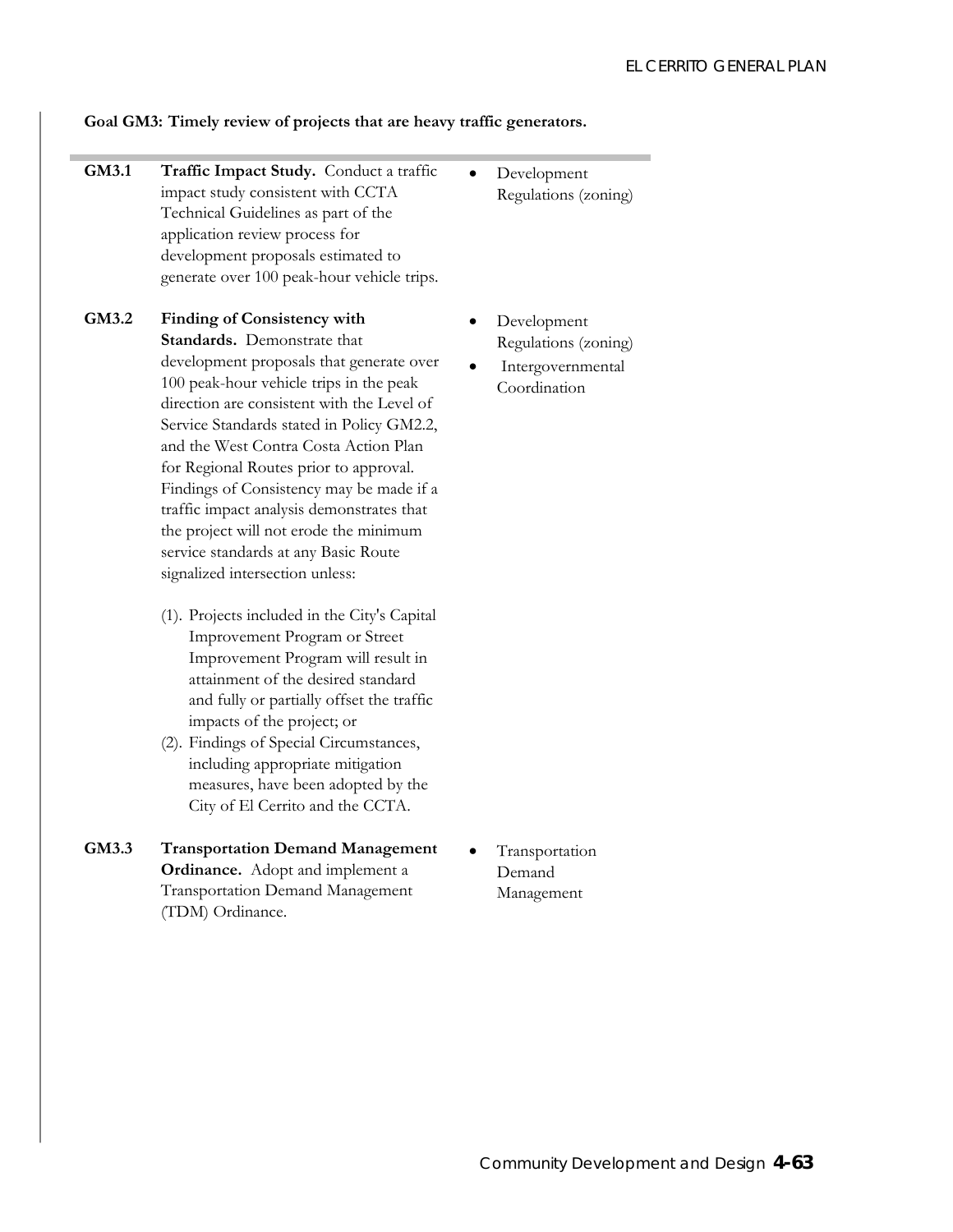| Goal GM4: Effective community-wide programs to reduce traffic impacts of |
|--------------------------------------------------------------------------|
| new projects and to assure that new residential, business and            |
| commercial growth pays for the facilities required to meet the           |
| demands resulting from that growth.                                      |

| GM4.1 | <b>Local Development Mitigation</b>        |  |  |
|-------|--------------------------------------------|--|--|
|       | <b>Program – Transportation.</b> Adopt and |  |  |
|       | maintain in place a development            |  |  |
|       | mitigation program to ensure that new      |  |  |
|       | growth is paying its share of the costs    |  |  |
|       | associated with that growth.               |  |  |

- **GM4.2 Local Street Maintenance and Improvement Funds.** Support projects intended to meet or maintain Level of Service standards, to implement Action Plans for Regional Routes, and to provide mitigation for intersections Subject to Findings of Special Circumstances through Local Street Improvement and Maintenance Funds allocated by the Contra Costa Transportation Authority. Revenue from this source shall not replace private developer exactions pursuant to Policy GM4.1 for transportation projects necessary to meet or maintain minimum service standards challenged by new growth.
- **GM4.3 Capital Improvement Program.**  Identify in the City's Capital Improvement Program funding sources, as well as intended phasing, for projects necessary to maintain and improve traffic operations.
- **GM4.4 Compliance Reporting.** Complete and submit the required compliance checklist materials required periodically by the Contra Costa Transportation Authority.
- **GM4.5 Regional Efforts.** Recognize El Cerrito's role in the region and lead in regional efforts to increase transit and reduce congestion. (T1.7)

**Intergovernmental** Coordination

• Traffic Impact Fee

• Capital Improvements Program

- Capital Improvements Program
- **Intergovernmental** Coordination
- **Intergovernmental** Coordination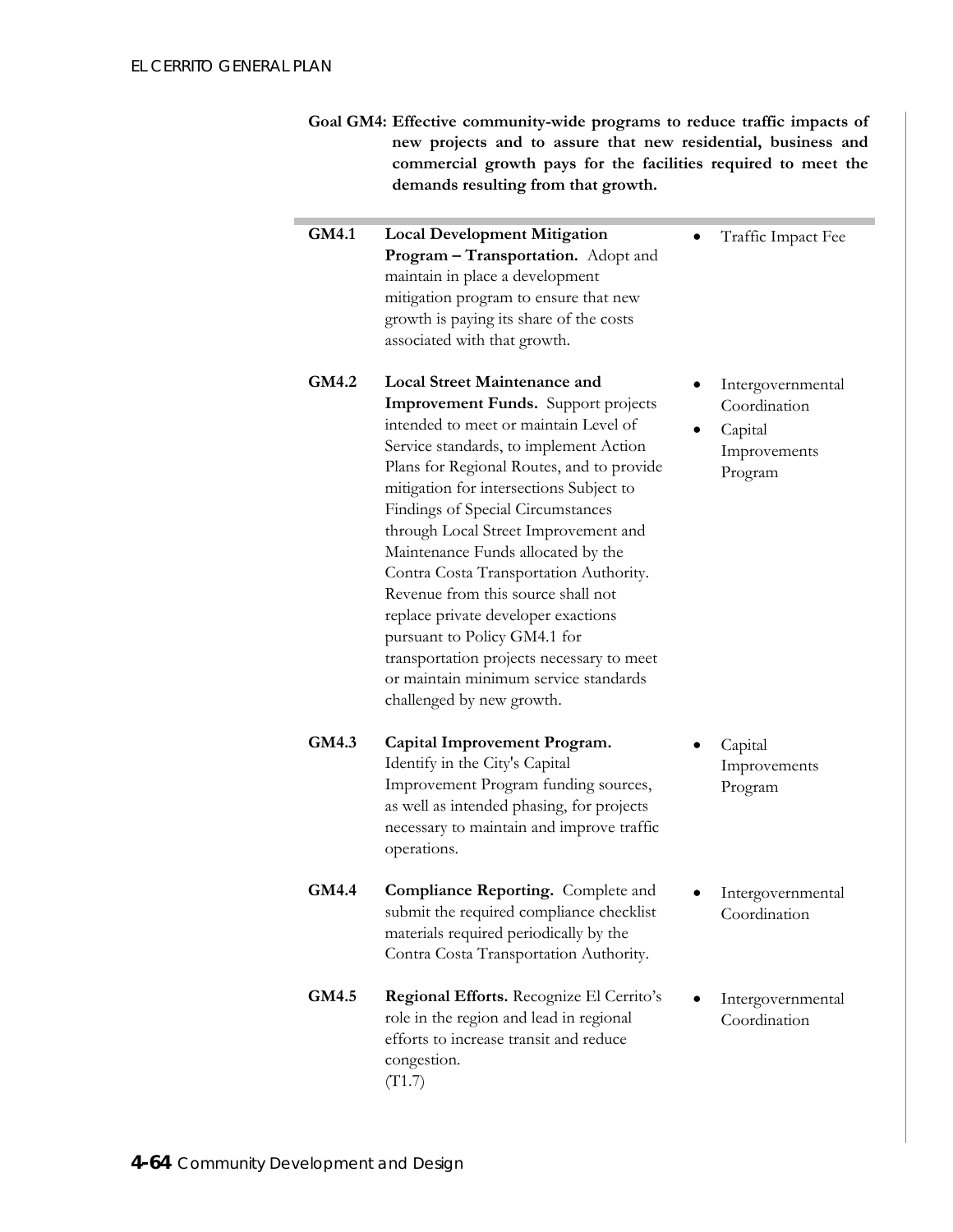### **Goal GM5: An effective system of providing urban services to support infill and redevelopment in existing urban and brownfield areas.**

**GM5.1 Local Development Mitigation Program – Services.** Adopt and implement a development mitigation program requiring developers to pay the costs necessary to offset impacts of their projects on the local police, fire and park service system. Ensure that the local development review process includes consultation with contact agencies supplying domestic water, sanitary sewage and flood control service so that cost impacts are identified and appropriate mitigations included on a cooperative basis. Public Facilities Fee **GM5.2 Performance Standard Review.** As part of the City's development review process, or through the local CEQA review procedure for defined projects, evaluate the impact of the project upon public services and make findings appropriate to project approval under the following circumstances (1) Performance standards will be maintained following project occupancy; (2) Mitigation measures have been incorporated in project approval documents sufficient to maintain designated service standards; or (3) Capital improvements sponsored by El Cerrito or the affected special purpose agency will ensure that designated service standards are maintained. • Development Review • CEQA Review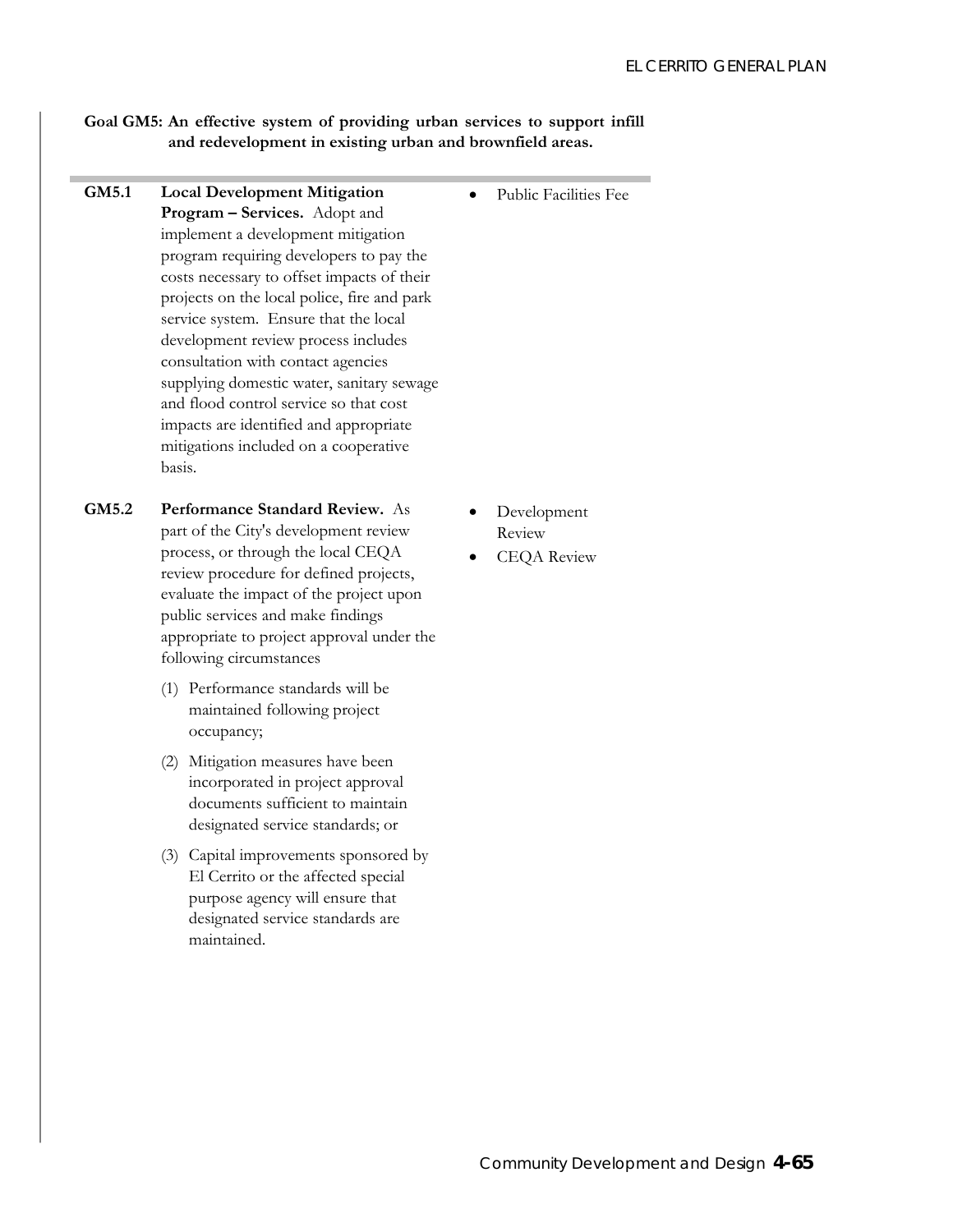- **GM5.3 Capital Improvement Program.**  Identify in the City's Capital Improvement Program funding sources, as well as intended phasing, for projects necessary to maintain police, fire and park service standards. Encourage outside agencies providing vital services to El Cerrito to maintain adequate funding and long-range facility planning activity to adequately anticipate future demands of growth and the life-cycle/replacement of equipment and infrastructure.
- Capital Improvements Program
- **Intergovernmental** Coordination

- **GM5.4 Contributions to Improvement.**  Require new development to contribute to or participate in the improvement of public services according to the demand generated by the project occupants and users.
- Public Facilities Fee
- CEQA Review

### **Goal GM6: Support land use patterns that make more efficient use of the transportation system**

| GM6.1 | Land Use Patterns. Recognize the link<br>between land use and transportation.<br>Promote land use and development<br>patterns that encourage walking,<br>bicycling, and transit use. Emphasize<br>high-density and mixed land use patterns<br>that promote transit and pedestrian travel.<br>Where feasible, emphasize the following<br>land use measures: | Development<br>Regulations (zoning) |
|-------|------------------------------------------------------------------------------------------------------------------------------------------------------------------------------------------------------------------------------------------------------------------------------------------------------------------------------------------------------------|-------------------------------------|
|       | Promote conveniently located<br>1.<br>neighborhood complexes that<br>provide housing and commercial<br>services near employment centers and<br>within transit corridors.<br>Promote land use patterns that<br>2.<br>maximize trip-linking opportunities<br>by assembling uses that allow people<br>to take care of a variety of daily                      |                                     |
|       | needs.<br>Encourage pedestrian-oriented land<br>3.<br>use and urban design that can have a                                                                                                                                                                                                                                                                 |                                     |
|       |                                                                                                                                                                                                                                                                                                                                                            |                                     |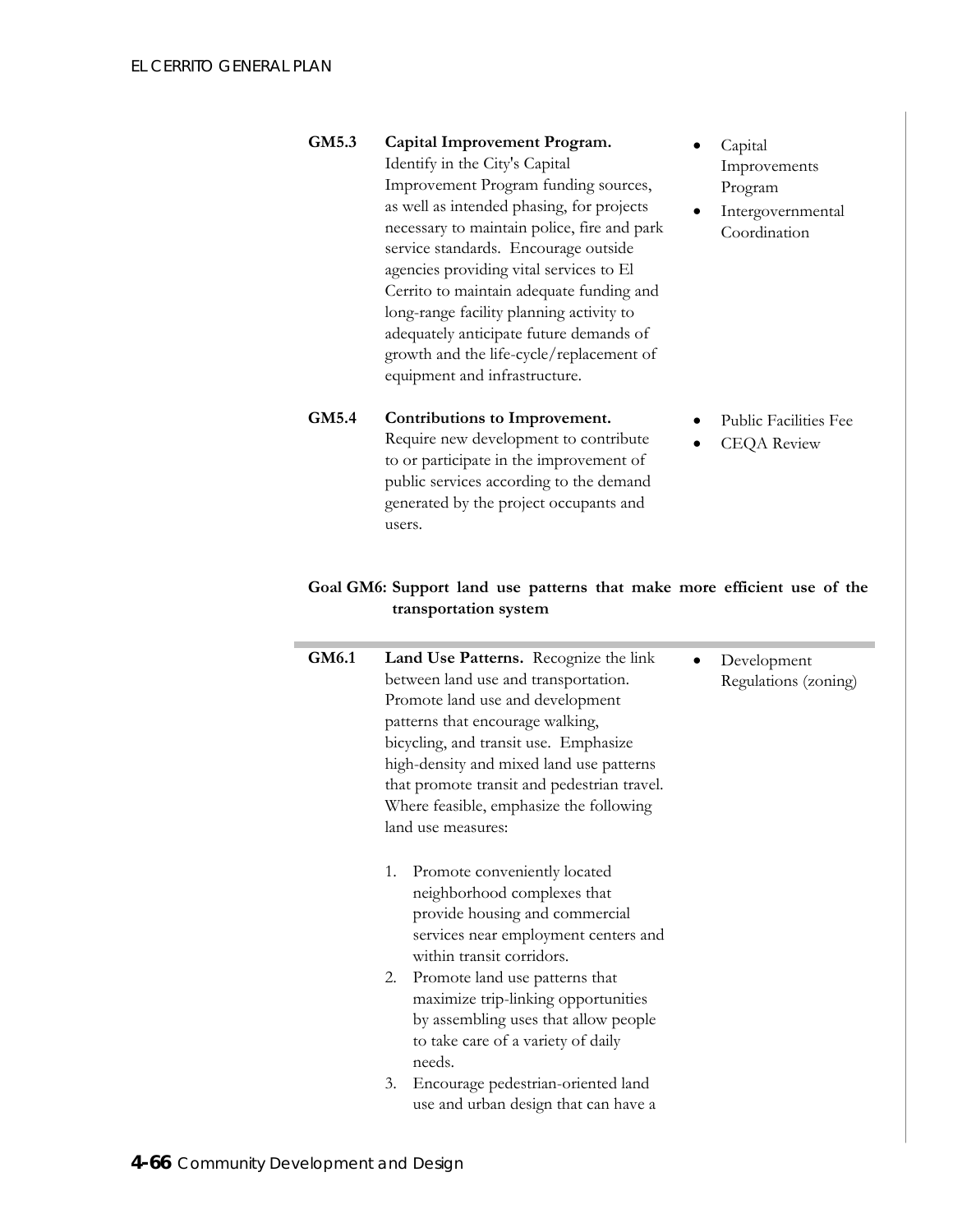demonstrable effect on transportation choices.

- 4. Direct growth to occur along transit corridors.
- 5. Encourage retail, commercial, and office uses in ground floor space in combination with upper-floor housing along San Pablo Avenue. (T2.1)
- **GM6.2 Mixed-Use Centers.** Encourage mixeduse centers along San Pablo Avenue – including development along Fairmount Avenue, Stockton Avenue and Moeser Lane, between San Pablo Avenue and the Ohlone Greenway – that provide the opportunity for people to walk among businesses, employment, and residences. (LU5.2)
- **GM6.3 Pedestrians, Bicycles, and Access.**  Ensure that business areas have adequate pedestrian and bicycle facilities and accessibility for persons with disabilities, and that easy connections to transit are available wherever possible. (LU5.5)
- **GM6.4 Circulation Alternatives.** To the extent possible, encourage alternatives to the use of private automobiles. Encourage a full range of transportation options – driving, transit, walking and biking – without allowing any one to preclude the others. (LU6.2)
- **GM6.5 Multi-Modal Transportation Network.**  Ensure that streets, paths, and bikeways contribute to the system of a fully connected transportation network to all major destinations in the City. The design of these streets and pathways should encourage pedestrian and bicycle uses by being spatially defined by buildings, trees, lighting, and street furniture. Pedestrian and bicycle pathways and auto routes should be

• Development Regulations (zoning)

- Capital Improvements Program
- **Transportation** Demand Management
- Capital Improvements Program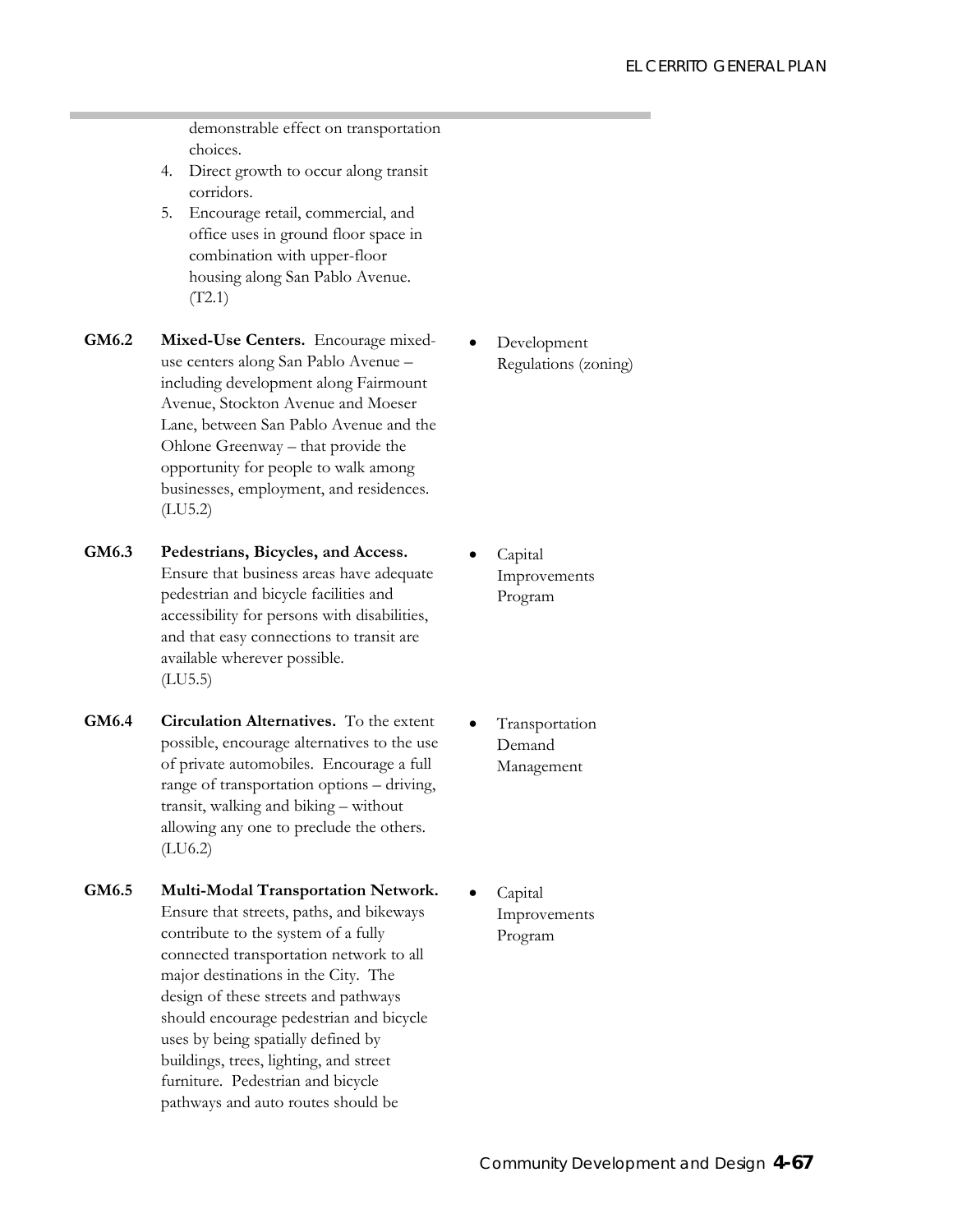|       | compatible.<br>(CD2.4)                                                                                                                                                                                                                                                             |                                                                         |
|-------|------------------------------------------------------------------------------------------------------------------------------------------------------------------------------------------------------------------------------------------------------------------------------------|-------------------------------------------------------------------------|
| GM6.6 | <b>Balanced Transportation System.</b><br>Create and maintain a balanced<br>transportation system with choice of<br>transit, bicycle, pedestrian, and private<br>automobile modes.<br>(T1.1)                                                                                       | Capital<br>Improvements<br>Program                                      |
| GM6.7 | Transit System. Encourage transit<br>providers to improve and increase<br>existing transit routes, frequency, and<br>level of service. Encourage a public transit<br>system that provides convenient transfers<br>between transit services and other modes<br>of travel.<br>(T1.2) | Capital<br>Improvements<br>Program<br>Intergovernmental<br>Coordination |
| GM6.8 | Bicycle Circulation. Create a complete,<br>interconnected bicycle circulation system.<br>Provide a bicycle system that serves<br>commuter as well as recreational travel.<br>Improve bicycle routes and access to and<br>between major destinations.<br>(T1.3)                     | Capital<br>Improvements<br>Program                                      |
| GM6.9 | Pedestrian Circulation. Provide a safe,<br>convenient, continuous and<br>interconnected pedestrian circulation<br>system throughout the City. Ensure safe<br>pedestrian access to local schools.<br>(T1.4)                                                                         | Capital<br>Improvements<br>Program                                      |
|       |                                                                                                                                                                                                                                                                                    |                                                                         |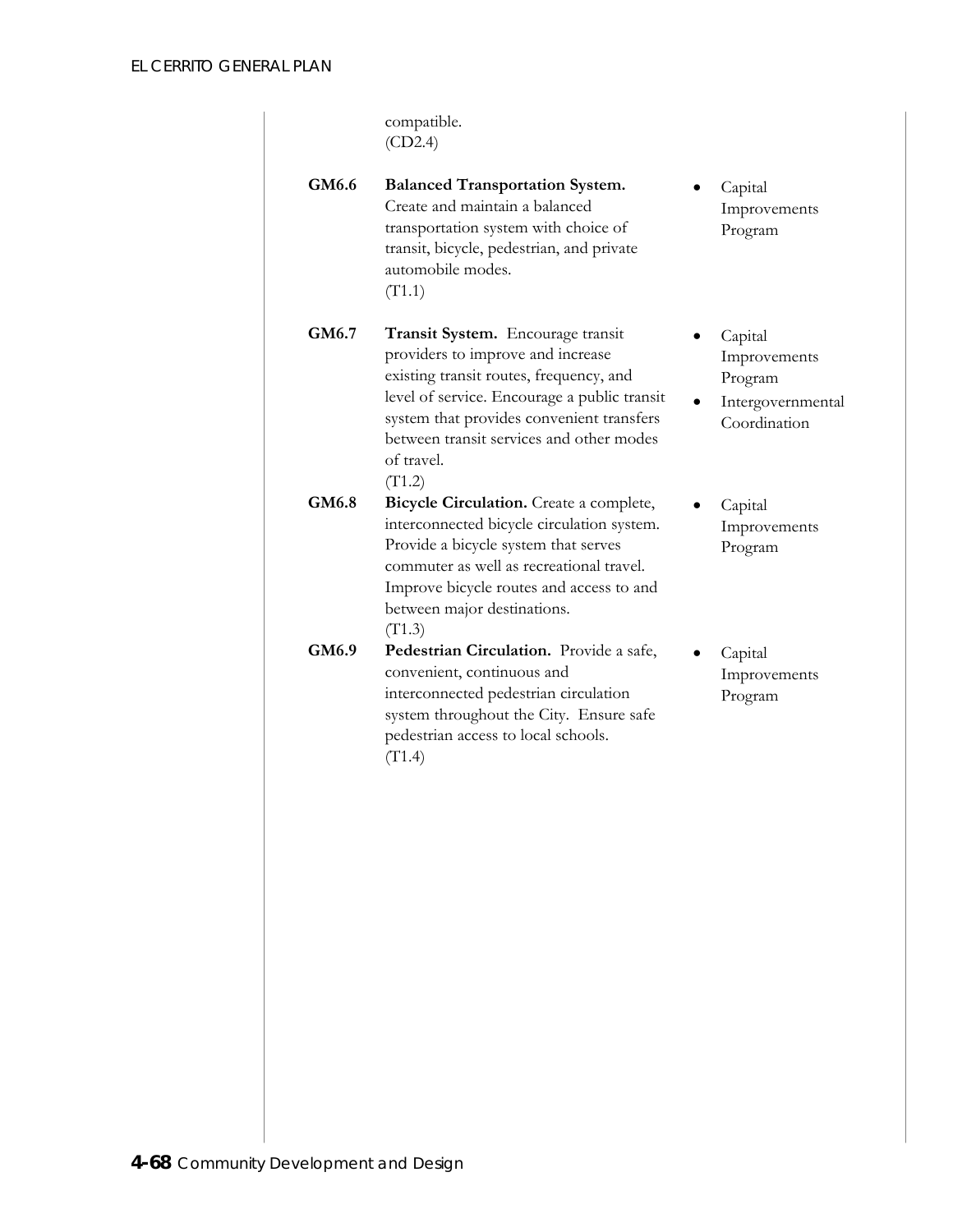# **IMPLEMENTATION MEASURES**

The following is a summary of the major tools available to the City for implementation of the policies in this chapter, Community Development and Design.

#### **1. Beautification Program**

A city beautification program is excellent way to increase public awareness and participation in creating good design and quality spaces. City beautification programs can take many forms and involve both the public and private sectors. They can include; design awards for building design and landscaping, yard maintenance; landscape planting programs such as flower planting, street tree planting; and, public art projects or other civic improvement programs. They may also include the development of public scenic turnouts, rest stops, and overlooks to take advantage of views and vistas from the hillsides. Many city beautification programs are sponsored jointly by the city government and local civic organizations to promote civic pride while enhancing the physical appearance.

### **2. Building Code**

El Cerrito should consider adopting amendments to the Building Code that promote energy efficiency and better uses of natural resources. This could be the part of the charge to a citizen task force that looks into possible ways of encouraging El Cerrito to agree upon and adhere to applicable principles of sustainable development.

### **3. Capital Improvement Program**

The Capital Improvement Program (CIP) is a compilation of the capital improvements planned for construction over the next five years in El Cerrito. It includes cost estimates, the phasing of specific improvements and associated costs and methods with which specific improvements will be financed. The City should continue to conduct annual reviews of the CIP and add money for transportation, infrastructure, and public facility improvements as funding sources are identified. The CIP also provides the basis for planning for and funding of new community buildings and facilities.

### **4. CEQA Review**

The City should ensure that the CEQA review process identifies impacts of new development upon the transportation system, utilities, and public facilities.

### **5. City Entry Design Program**

The City can sponsor the design and construction of entry monuments and other landscape improvement projects to improve the appearance of city streets. These landscape improvement projects can also be developed in cooperation with civic organizations or sponsored by local business to create new entry signs, monuments, and landmarks at major entry points to El Cerrito.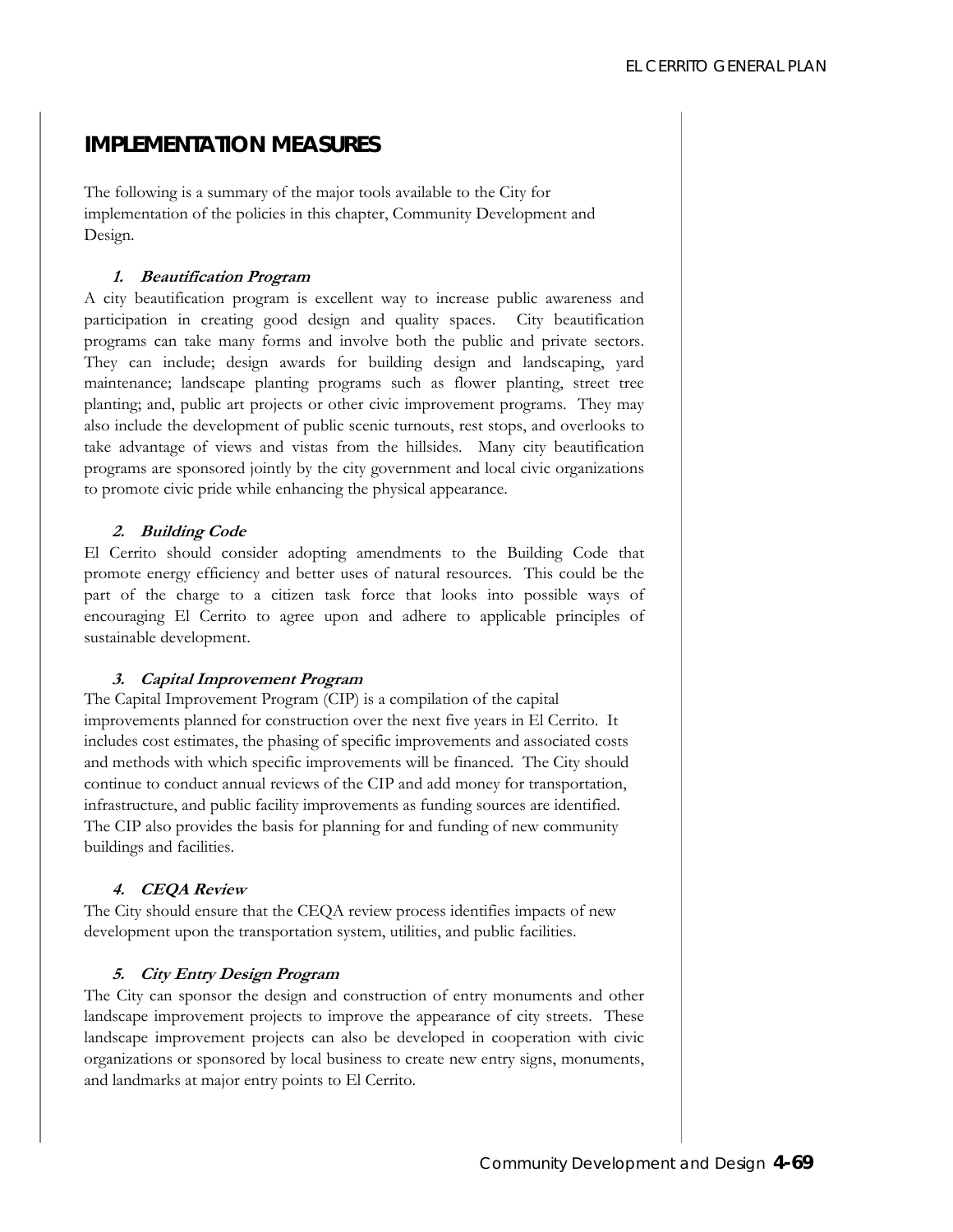#### **6. Creek Restoration**

The City may contribute through its storm drainage improvement program, or seek funding from other agencies or private sources, to restore various segments to creeks or other streets (on surface or through removal of pipes) and restoration of riparian habitats.

### **7. Design Guidelines**

Design guidelines are a tool for ensuring that development is compatible with the surrounding area and that it functions well for the community. To the extent possible, the guidelines should be specific: guidelines that are quantifiable should be considered for incorporation into the development regulations.

### **8. Development Incentives**

Providing development incentives to developers and property owners can influence good community design. Development incentives can be in the form of density and development intensity bonuses, reduced development standards (i.e., reductions in parking requirements, height restrictions, setbacks, etc.). Incentives may be granted where they promote closer adherence to City objectives by providing desirable features, such as exceptional design, creative design of off-street parking, enhancements to public amenities, environmental benefits, such as creek restoration, and similar benefits to the community.

### **9. Development Regulations (zoning)**

The development regulations, primarily the zoning regulations and the subdivision ordinance, provide the standards for development, prescribe allowable uses, contain specific incentive provisions, and include other standards and procedures related to approval of development projects.

### **10. Development Review**

The development review process includes discretionary review by the Planning Commission and the Design Review Board, based on consideration of General Plan objectives and policies, and criteria established by the zoning and subdivision ordinances and other city regulations and adopted guidelines. Most discretionary actions are subject to the requirements of the California Environmental Quality Act (CEQA). The development review process also includes administrative review of projects to verify compliance with Planning Commission and Design Review Board requirements, as well as standards set by the City through adoption of building and fire codes, engineering standards, and other regulations and ordinances. Development review should be used to assess the impact of new development on the demand for transportation and public facility improvements and to implement mitigation measures and other mechanisms to help finance needed improvements.

#### **11. Economic Development Strategy**

The city should maintain a strategy to retain and attract businesses. This strategy should be reviewed frequently to ensure that it reflects current economic and business trends and makes use of the city's advantages as a business location. The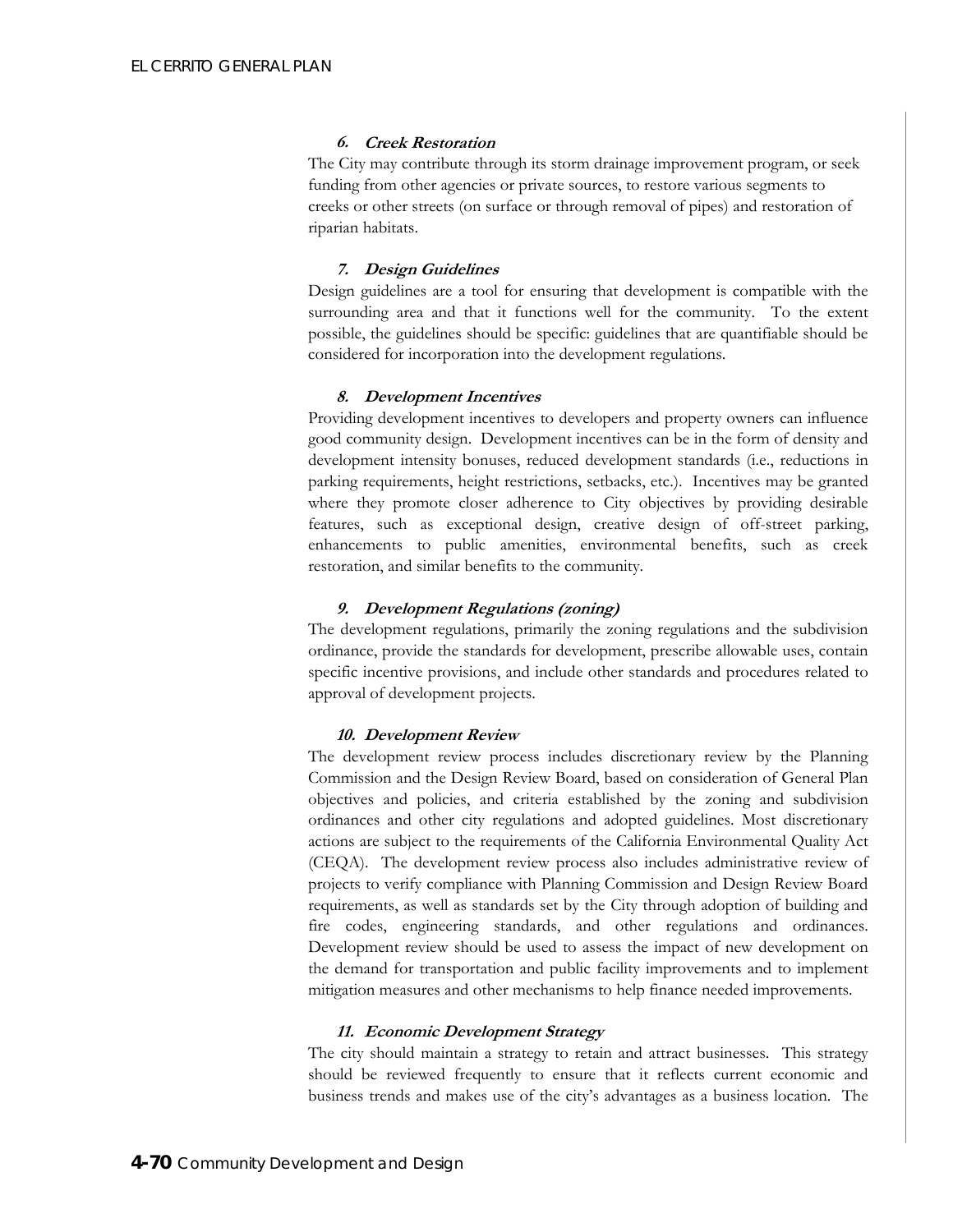city staff, elected officials, and business organizations should then actively market the city as a location for desirable types of businesses.

#### **12. Fiscal Impact Assessment**

The City should consider development of a fiscal impact assessment process that would identify the economic and fiscal impacts of new development projects. The process should establish size thresholds that trigger the assessment, integrate the assessment with CEQA review, and ensure that the fiscal impact assessment is not an undue burden on economic development of the City. Also see Implementation Measures in Chapter 6 on a Public Facilities Fee and Traffic Impact Fee.

#### **13. General Plan Consistency Review**

Review all public projects for consistency with the General Plan as early as possible in order to minimize wasted effort on projects deemed not to be in conformance.

#### **14. Grant Funds**

The City should determine whether grant funds are available from federal or state sources for restoring creeks, preparing design guidelines to reduce crime, and developing guidelines for pedestrian friendly areas near either or both BART stations.

#### **15. Historical Inventory and Designation**

The City should initiate, or work with a local civic group to initiate, an inventory of structures or sites that may have architectural, historical, archeological, or cultural significance to the community. The City should then consider action to list the most significant structures or sites on the California Register of Historical Resources and the National Register of Historic Places.

#### **16. Housing Program**

The city's housing program consists of those actions necessary to achieve the policies of the General Plan and the goals of the Housing Element. The housing program should monitor progress toward achieving goals to ensure that suitable land and incentives are available. The housing program also includes the responsibilities of the Housing Functions Successor Agency to support affordable housing goals.

#### **17. Intergovernmental Coordination**

The City should coordinate with adjacent jurisdictions, the Metropolitan Transportation Commission, Contra Costa County, AC Transit, BART, Caltrans, and other applicable agencies. The Contra Costa County Transportation Authority (CCTA) West County Action Plan for Routes of Regional Significance defines a regional vision for Hercules, Pinole, San Pablo, Richmond, and El Cerrito. This document defines many of the City's positions with respect to regional transportation improvements.

In addition to, and in support of, these regional key items, the following are City of El Cerrito interagency coordination positions: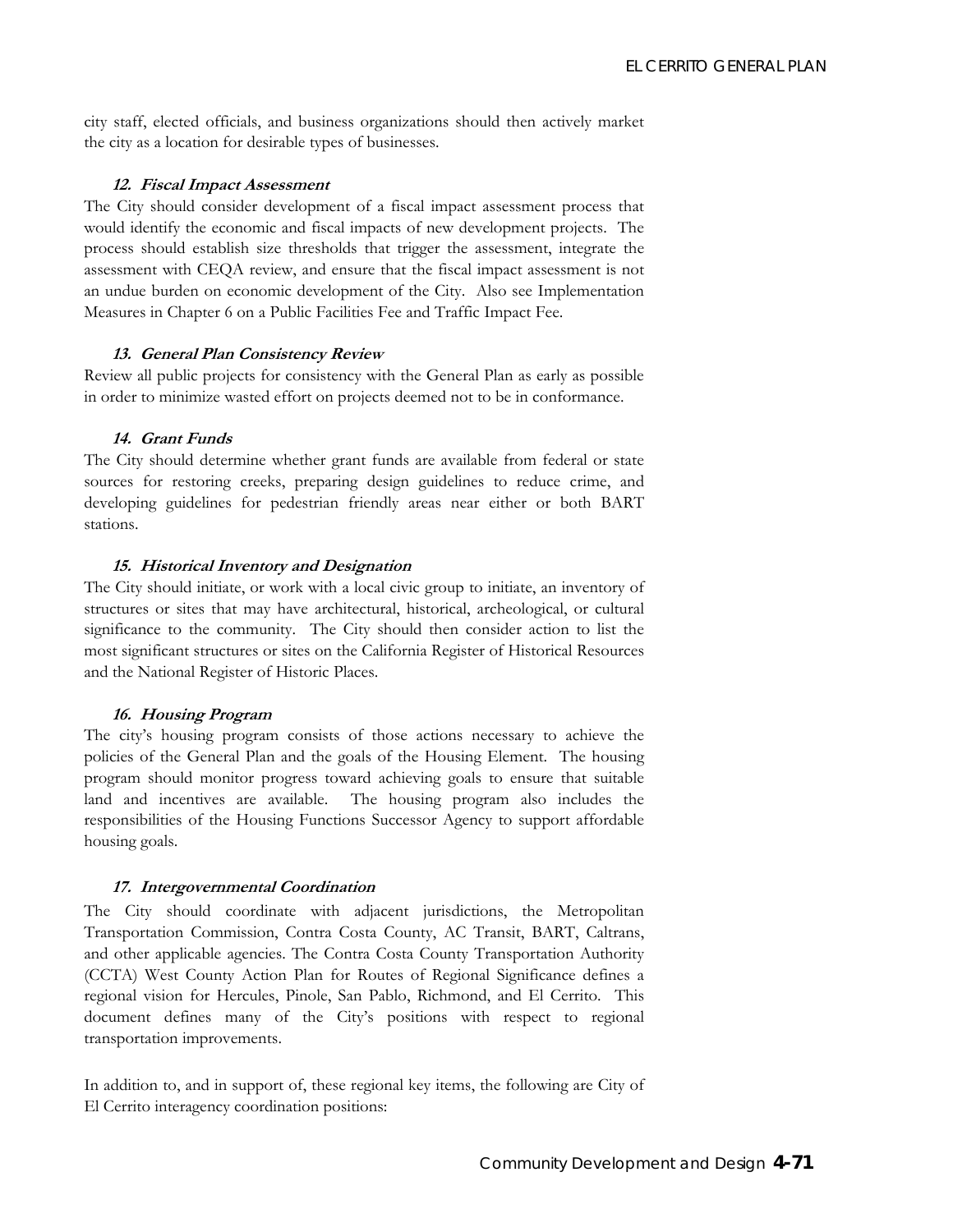- a. As opportunities present themselves, improve freeway access to El Cerrito, particularly around the Del Norte area and at the Central Avenue interchange.
- b. Oppose transportation projects that would diminish access to Interstate 80 from El Cerrito.
- c. Oppose capacity enhancements to San Pablo Avenue except when the improvements serve local traffic and do not compromise bus, pedestrian and bicycle travel.
- d. Support physical enhancements to San Pablo Avenue to make it a transit and pedestrian friendly multi-modal street.

In addition to the above, the City should work with Caltrans to install adequate highway landscaping improvements along I-80.

#### **18. Joint Watershed Goals**

In 1995 the cities of El Cerrito, Albany, Berkeley and Richmond, the East Bay Regional Park district, and the University of California at Berkeley, endorsed a goals statement expressing mutual intentions to restore creeks to natural conditions, to make use of creek corridors for pedestrian and bicycle transportation purposes, to assure adequate flow of freshwater for nourishment of creeks, and to promote public awareness of the value of healthy watersheds. The statement includes a mutual agreement to seek opportunities for grants and other cooperative efforts.

#### **19. Parking Districts**

Parking districts can be formed by local property owners to help finance needed parking in impacted commercial areas. Parking districts provide for centralized parking lots and parking structures that allow participants to build and rehabilitate existing buildings at a higher intensity of development.

#### **20. Public Facilities Fee**

The City should consider adopting a citywide public facilities impact fee ordinance, under the requirements of the applicable laws, to fund new community and public facilities, including public safety facilities, required to serve new residents and employees in the City.

#### **21. Redevelopment Program**

In support of its economic development strategy, the City may choose to pursue post-Redevelopment Dissolution tools that may become available to attract and retain desirable commercial and residential development, and provide supportive public improvements.

#### **22. Sign Ordinance**

The sign ordinance is a tool to regulate the appearance, size, and location of signs in the City of El Cerrito. Well-designed signs contribute to the overall visual quality of the built environment by reducing clutter as well as helping in way-finding and locating business and other activities.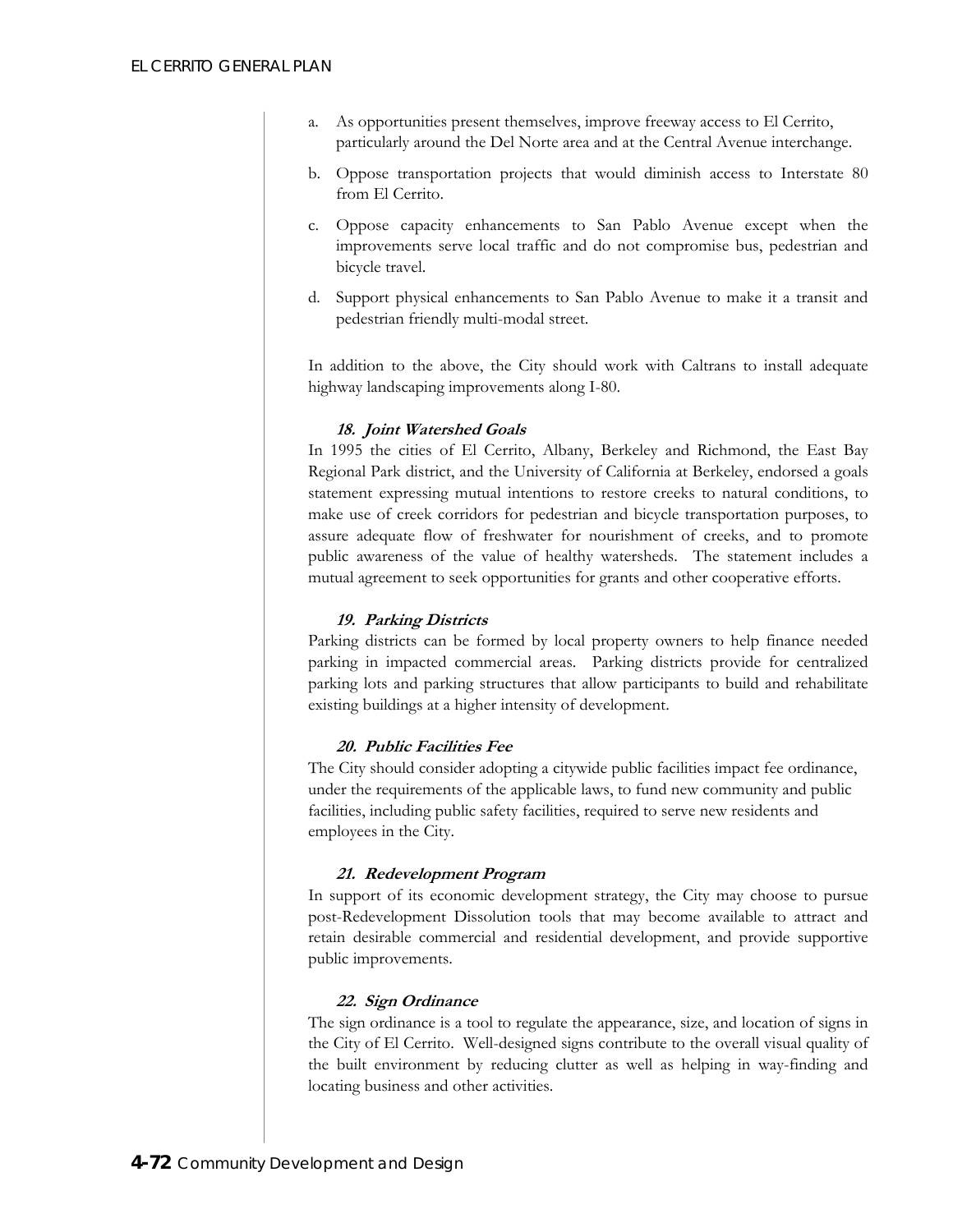#### **23. Special Districts**

Special districts can be formed by local property owner to help finance desired neighborhood improvements including street lighting, streetscape enhancements, and landscaping improvements.

#### **24. Specific Plans**

Certain areas of the city need to be planned comprehensively, but in more detail than can be done in a general plan. A specific plan can integrate land use, design, transportation, utilities and other issues into an action strategy.

The Draft San Pablo Avenue Specific Plan is currently being developed to address planning needs in the San Pablo Avenue corridor. As conditions change and as development proposals come forward, additional areas of the City may also need more-detailed planning efforts.

#### **25. Street Tree Program**

A citywide street tree planting program can dramatically enhance neighborhood streets, increase property values, and improve the overall appearance of the city. The city should continue its street tree planting program by offering free street trees to any resident or business in the City.

#### **26. Streetscape Improvement Program**

Many of the commercial streets in El Cerrito can be improved with a concerted effort to provide new improvements to make the right-of-way more attractive and pedestrian friendly environments. The City should continue efforts to make streetscape improvements on San Pablo Avenue and other major arterial streets in the City.

#### **27. Traffic Impact Fee**

To help avoid public costs of traffic impacts, the City should consider collecting a traffic impact fee from developers of projects, citywide. Fee payments would fund transportation improvements to mitigate the traffic impacts of new development. The traffic impact fee would be in-lieu of the off-site mitigation requirements, but would not replace the developer's responsibility for frontage improvements. The traffic impact fee may be used to fund roadway extensions, intersection improvements, safety improvements, or improvements and amenities to pedestrian, bicycle or transit facilities.

#### **28. Travel Demand Management (TDM)**

Support and promote TDM measures to reduce the percentage of person trips made by automobile and to reduce the annual vehicle miles of travel. Reduce the percentage of trips made by automobile and provide the opportunity and facilities to divert trips from automobiles to other modes. Encourage small businesses in areas of employment concentration to form cooperatives that can collectively provide effective TDM options to employees.

#### **29. Underground Utility Districts**